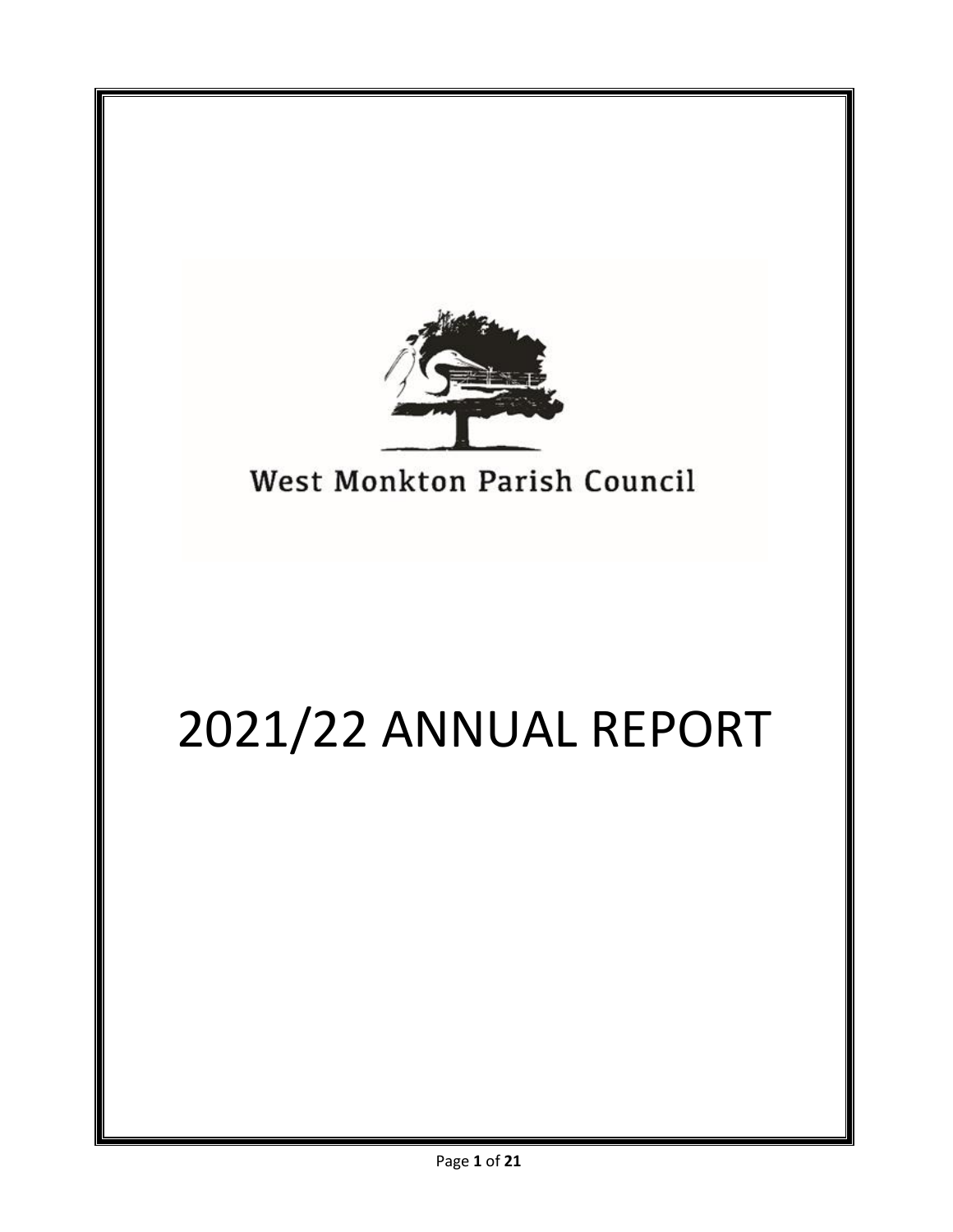# **Your Parish Council**

#### **Who we are**

West Monkton Parish Council (WMPC) is made up of nine Parish Councillors and a team of three Clerks who are all passionate about our local area.

#### **West Monkton Parish Councillors:**



Cllr Stuart Haskins

Chairman

Cllr Barry Gage

[stuart.haskins@westmonkton.net](mailto:stuart.haskins@westmonkton.net)



Cllr Alan Hall

#### Vice Chairman

Member responsible for Water Resilience and Maidenbrook Country Park

[alan.hall@westmonkton.net](mailto:alan.hall@westmonkton.net)

Cllr Hazel Ellis

Spital Trust representative and member of the BACH Committee

[hazel.ellis@westmonkton.net](mailto:hazel.ellis@westmonkton.net)



Chairman of Brittons Ash Community Hall (BACH) Committee and member responsible for footpaths [barrygage@westmonkton.net](mailto:barrygage@westmonkton.net)

Member responsible of Highways

[mark.besley@westmonkton.net](mailto:mark.besley@westmonkton.net)



Cllr Geoff Hope

Member responsible for Public Open Space, Recreation and Children's Play Areas and member of the BACH **Committee** 

[geoff.hope@westmonkton.net](mailto:geoff.hope@westmonkton.net)



## Cllr Paul Elliston

Cllr Mark Besley

Member responsible Community Liaison and Transportation and member of the BACH Committee

[paul.elliston@westmonkton.net](mailto:paul.elliston@westmonkton.net)

# **West Monkton Parish and District Councillors:**



## Cllr Ray Tully

Member responsible for Safe Routes to School and Local Government Reorganisation (LGR), member of the BACH Committee, West Monkton Village Hall representation and Somerset West and Taunton (SWT) District Councillor

[raytully@westmonkton.net](mailto:raytully@westmonkton.net) 



#### Cllr Norman Cavill

Member responsible for Water Resilience and LGR and member of the BACH Committee and SWT District Councillor

[normancavill@westmonkton.net](mailto:normancavill@westmonkton.net)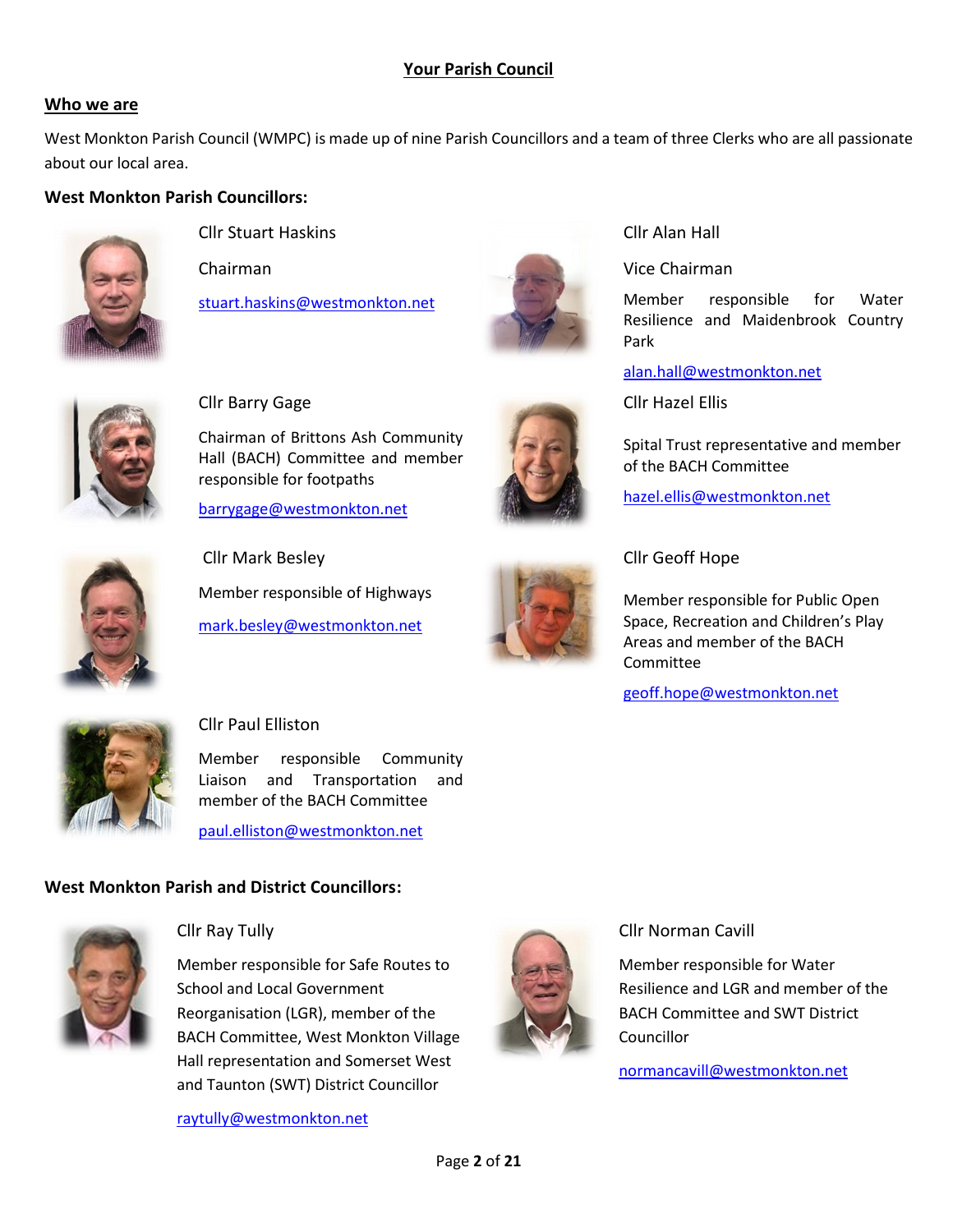# **District Councillor**



Cllr Andrew Pritchard – SWT SWT District Councillor [cllr.a.pritchard@somersetwestandtaunton.gov.uk](mailto:cllr.a.pritchard@somersetwestandtaunton.gov.uk)

## **County Councillor:**



David Fothergill – Somerset County Council (SCC) Councillor for Monkton and North Curry Division. Leader of the Council [djafothergill@somerset.gov.uk](mailto:djafothergill@somerset.gov.uk)

# **Parish Council Clerks:**



Amy Shepherd - Clerk [clerk@westmonkton.net](mailto:clerk@westmonkton.net)



Tricia Cavill - Assistant Clerk [assistantclerk2@westmonkton.net](mailto:assistantclerk2@westmonkton.net)



Kate Welsh – Assistant Clerk (Community) [community@westmonkton.net](mailto:community@westmonkton.net)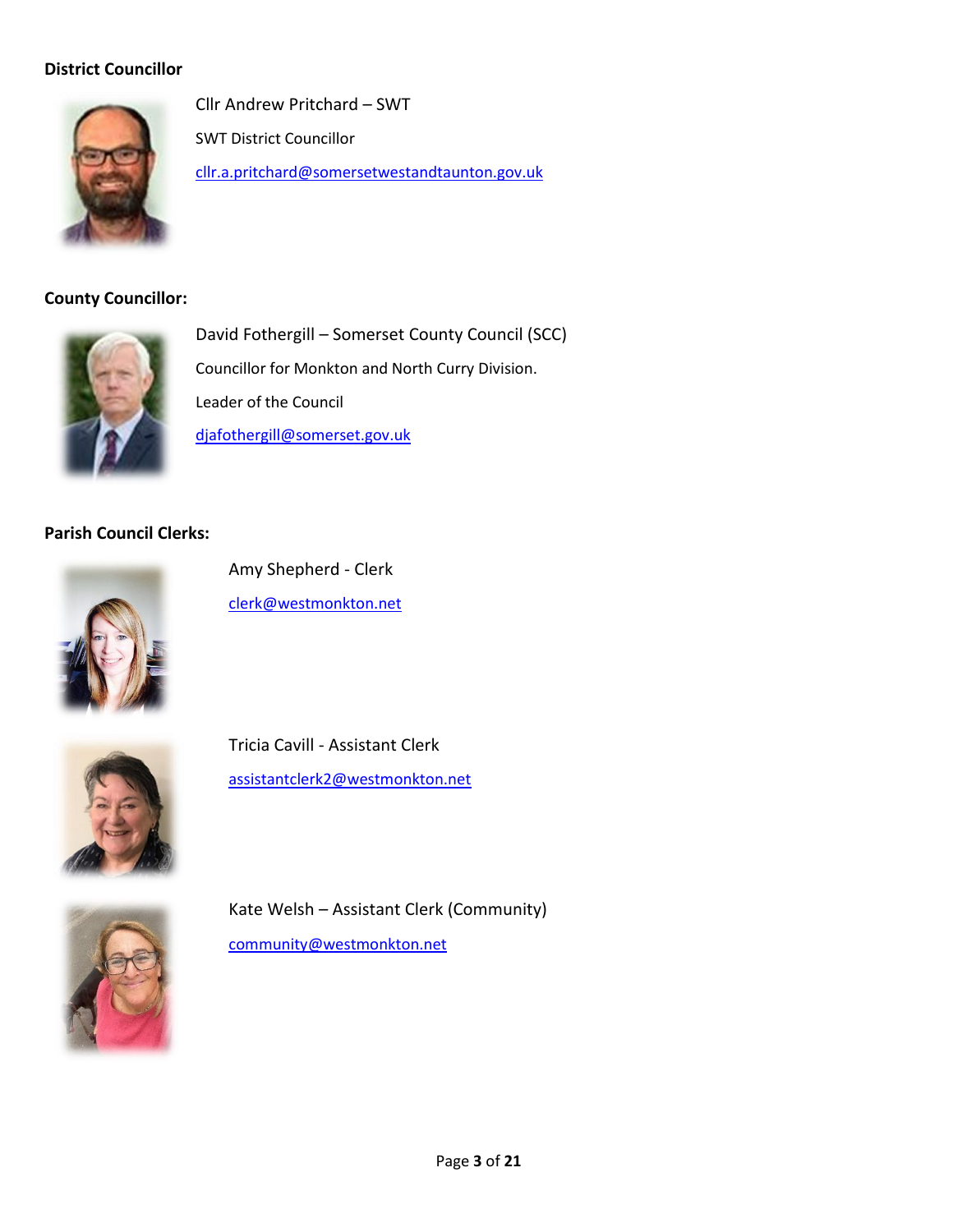#### **What WMPC does**

WMPC works collaboratively with members of the community and partners to deliver our vision and objectives for the Parish, going over and above what is expected from a Parish Council.

#### **Our Vision for West Monkton**

Our vision is for WMPC and the local community to work together to protect and improve the social, recreational and environmental well-being of West Monkton and the lives of all who live, visit and work here.

#### **Our Priorities and Objectives**

WMPC has agreed priorities and objectives, available here: [https://westmonkton.net/wp-content/uploads/parish-council/West-Monkton-Parish-Council-Vision](https://westmonkton.net/wp-content/uploads/parish-council/West-Monkton-Parish-Council-Vision-and-Objectives-Final.pdf)[and-Objectives-Final.pdf,](https://westmonkton.net/wp-content/uploads/parish-council/West-Monkton-Parish-Council-Vision-and-Objectives-Final.pdf) focused on Our Environment, Community and the Parish Council.

#### **What WMPC has achieved in 2021/22**

| Our Environment                                                                  |
|----------------------------------------------------------------------------------|
| Worked towards making the parish of West Monkton more carbon neutral by 2030 by: |

- Enabling the planting of trees in the parish. 1750 trees have been planted in Maidenbrook Country Park (MCP) during 2021/22. A total of 3600 trees have been planted so far at the MCP
- Delivered a hi-vis initiative to encourage children to cycle and walk to school safely. More than 85 hi-vis jackets have been given to school children so far.
- Delivered a seed swap event in the Parish in October 2021 and March 2022.
- Commenced enquiries about delivering a community transport scheme for the Parish.
- Provided a total of £4670.00 of grant funding for individuals and organisations for Climate Change projects based in the parish.

Used social media to promote recycling and reusing in the Parish to coincide with the blue recycling bag roll out. Toy swap and clothes swap events are also planned for 2022.

#### **Our Community**

Took action to understand our community members including their skills, needs and capacity by:

- Developing and agreeing a parish wide community survey. The community survey will be conducted on a pilot area initially and will be rolled out across the parish in 2022.
- Provided a Community Website [www.monktonmatters.co.uk](http://www.monktonmatters.co.uk/)
- Improved existing footpaths through the installation of new gates and stiles on Public Rights of Way across the Parish
- Delivered a new cycle and footpath through MCP to enable a safer route for school children walking and cycling to school.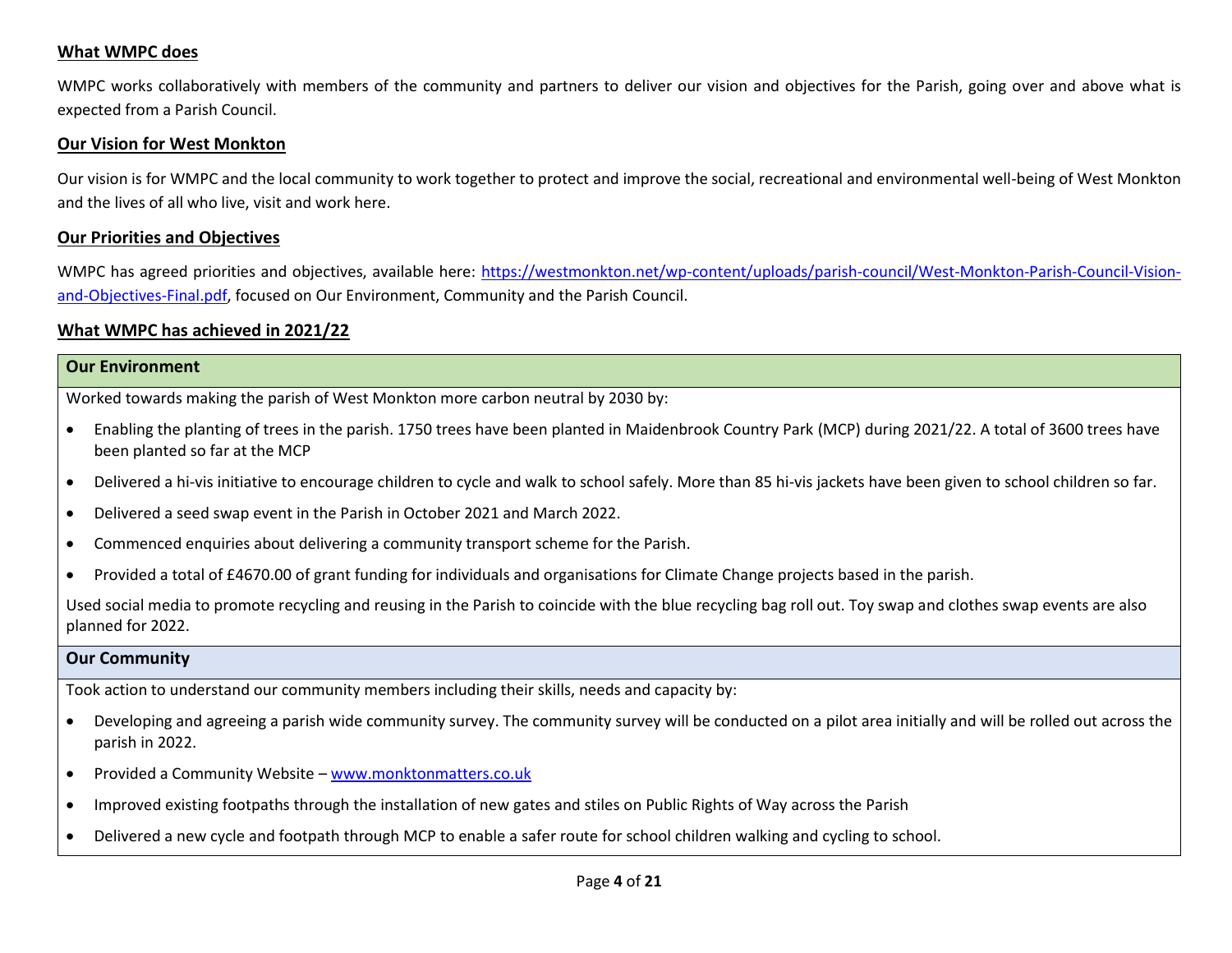• Provided £5114.52 of grant funding to charitable, small and local groups to deliver goods or services for the benefit of members of the community in the Parish.

Engaged with members of our Community by:

- Supporting the West Monkton Youth Club to provide a Christmas Disco.
- Supporting members of the community to organise street parties for the Queen's Platinum Jubilee in June 2022.

# **Our Parish Council**

- Been an open, transparent and proactive Parish Council, taking new projects forward and sharing information on the WMPC website [www.westmonkton.net](http://www.westmonkton.net/) , Monkton Matters website [www.monktonmatters.co.uk](http://www.monktonmatters.co.uk/) and the WMPC Facebook Page [www.facebook.com/westmonktonparishcouncil](http://www.facebook.com/westmonktonparishcouncil)
- Developed and published the WMPC Vision and Objectives to focus WMPCs activities on important matters in our Parish.
- Taken an active role in the LGR discussion to form the Somerset Unitary Council.
- Surveyed our local community to inform the WMPC response to the Community Governance Review (CGR) to form Taunton Town Council and expressed the view of the Parish that all or part of the Parish should not form part of Taunton Town Council.
- Used Community Infrastructure Levy (CIL) to support the delivery of parish priorities and objectives including:
	- o Restoration of footpaths
	- o Delivering the MCP vision
	- o Tacchi Morris refurbishment
	- o Purchase of a Speed Indicator Device
- Applied for and secured grant funding to support our community work to develop a community website and survey and to deliver a pond and Forest School at MCP.
- Encouraged members of the community to give ideas of what WMPC should do and how money should be spent through regular posting on Monkton Matters, the Facebook Page and the Village News.
- Ensured value for money in respect of all of the Councils spend through obtaining quotes for all work.
- Publicised information about income and spend in a more understandable format (available below).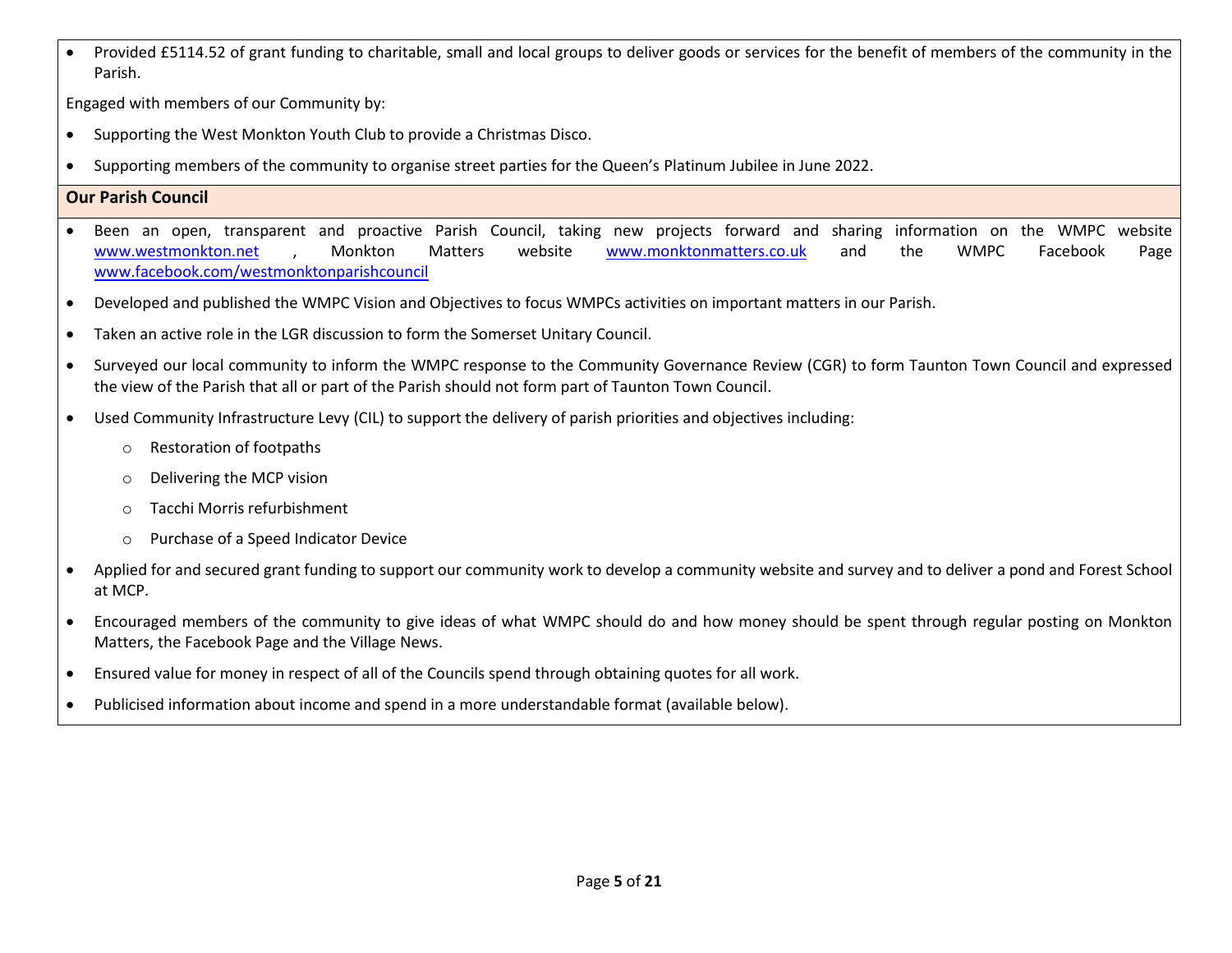## **What income does WMPC receive and how money was spent in 2021/22?**

The information from the financial spreadsheet for this year has been presented as a series of pie charts below. If you are interested in further details, please do not hesitate to contact [assistantclerk2@westmonkton.net](mailto:assistantclerk2@westmonkton.net)<sup>1</sup>

#### **Income:**



|    | Number / type of income     | Income received | % of total income |  |  |  |  |  |  |  |
|----|-----------------------------|-----------------|-------------------|--|--|--|--|--|--|--|
| 1. | Precept                     | £63509.15       | 77%               |  |  |  |  |  |  |  |
| 2. | Interest                    | £68.66          | $< 1\%$           |  |  |  |  |  |  |  |
| 3. | Allotments                  | £270.00         | $< 1\%$           |  |  |  |  |  |  |  |
| 4. | <b>Burial Ground Grant</b>  | £340.00         | $< 1\%$           |  |  |  |  |  |  |  |
| 5. | Footpath Grant              | £100.00         | $< 1\%$           |  |  |  |  |  |  |  |
| 6. | VAT reclaimed               | £10800.52       | 13%               |  |  |  |  |  |  |  |
| 7. | Other grants                | £6307.16        | 8%                |  |  |  |  |  |  |  |
| 8. | Other                       | £596.33         | 1%                |  |  |  |  |  |  |  |
|    | $CIL2$ (not part of budget) | £136356.35      |                   |  |  |  |  |  |  |  |
|    | <b>Total income</b>         | £218,348.17     |                   |  |  |  |  |  |  |  |

# **Expenditure:**

| Number / type of expenditure                    | <b>Expenditure</b> | % of total expenditure |  |  |  |  |  |  |
|-------------------------------------------------|--------------------|------------------------|--|--|--|--|--|--|
| Staff costs<br>$\mathbf{1}$ .                   | £36356.82          | 28%                    |  |  |  |  |  |  |
| 2 <sub>1</sub><br><b>General Administration</b> | £11834.44          | 9%                     |  |  |  |  |  |  |
| 3.<br>Grants                                    | £11624.52          | 9%                     |  |  |  |  |  |  |
| 4.<br><b>Environmental</b>                      | £30491.99          | 23%                    |  |  |  |  |  |  |
| 5.<br>CIL projects                              | £39606.73          | 30%                    |  |  |  |  |  |  |
| <b>Total Expenditure</b>                        | £129914.50         |                        |  |  |  |  |  |  |

 $1$ <sup>1</sup> The information in the charts is based on the data available in February 2022.

<sup>2</sup> Community Infrastructure Levy (CIL) not included in the budgeted income.

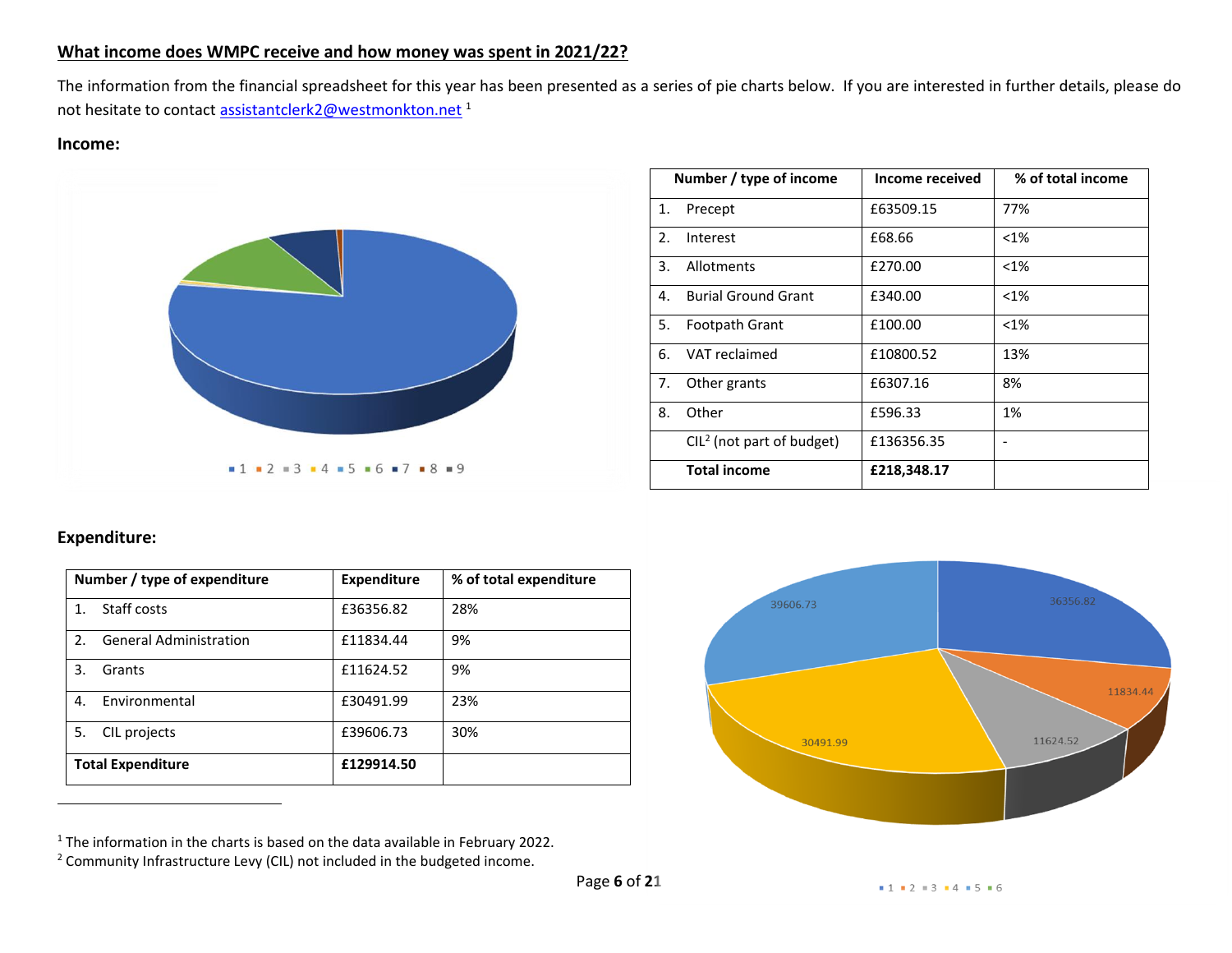**Expenditure explained:**





|    | Number / type of expenditure           | <b>Expenditure</b> | % of environmental expenditure |  |  |  |  |  |  |  |  |
|----|----------------------------------------|--------------------|--------------------------------|--|--|--|--|--|--|--|--|
| 1. | General environmental                  | $\Omega$           | 0%                             |  |  |  |  |  |  |  |  |
| 2. | Climate Initiative                     | £3200.00           | 10%                            |  |  |  |  |  |  |  |  |
| 3. | Play areas                             | £2350.00           | 8%                             |  |  |  |  |  |  |  |  |
| 4. | Bus shelters, signs and cleaning       | 240.00             | 1%                             |  |  |  |  |  |  |  |  |
| 5. | Meter box                              | £85.00             | $< 1\%$                        |  |  |  |  |  |  |  |  |
| 6. | <b>Community Governance Review</b>     | £3725.00           | 12%                            |  |  |  |  |  |  |  |  |
| 7. | Street Decorations (flags, Christmas)  | £1200.00           | 4%                             |  |  |  |  |  |  |  |  |
| 8. | Create Streets Report (MH2)            | £1200.00           | 4%                             |  |  |  |  |  |  |  |  |
| 9. | Equipment (Litter, safety, first aid)  | £704.00            | 2%                             |  |  |  |  |  |  |  |  |
|    | 10. Dog bins and grass cutting         | £9452.59           | 31%                            |  |  |  |  |  |  |  |  |
|    | 11. Litter bin purchase                | £500.00            | 2%                             |  |  |  |  |  |  |  |  |
|    | 12. Country Park                       | £4460.88           | 15%                            |  |  |  |  |  |  |  |  |
|    | 13. Sports and general                 | £1547.42           | 5%                             |  |  |  |  |  |  |  |  |
|    | 14. Lengthsman                         | £1327.08           | 4%                             |  |  |  |  |  |  |  |  |
|    | <b>Total Environmental Expenditure</b> | £30491.97          |                                |  |  |  |  |  |  |  |  |

|    | Number / Grant                            | <b>Expenditure</b> | % of grant expenditure |  |  |  |  |  |  |
|----|-------------------------------------------|--------------------|------------------------|--|--|--|--|--|--|
|    | Closed churchyard (from SWT)              | £340.00            | 3%                     |  |  |  |  |  |  |
| 2. | Maintenance of burial ground <sup>3</sup> | £1500.00           | 13%                    |  |  |  |  |  |  |
| 3. | Wellbeing (including crisis)              | £4500.00           | 39%                    |  |  |  |  |  |  |
| 4. | Climate resilience                        | £4670.00           | 40%                    |  |  |  |  |  |  |
| 5. | Youth Club                                | £614.52            | 5%                     |  |  |  |  |  |  |
|    | <b>Total grants disbursed</b>             | £11624.52          |                        |  |  |  |  |  |  |

<sup>3</sup> Burial ground open to 'all faiths and none'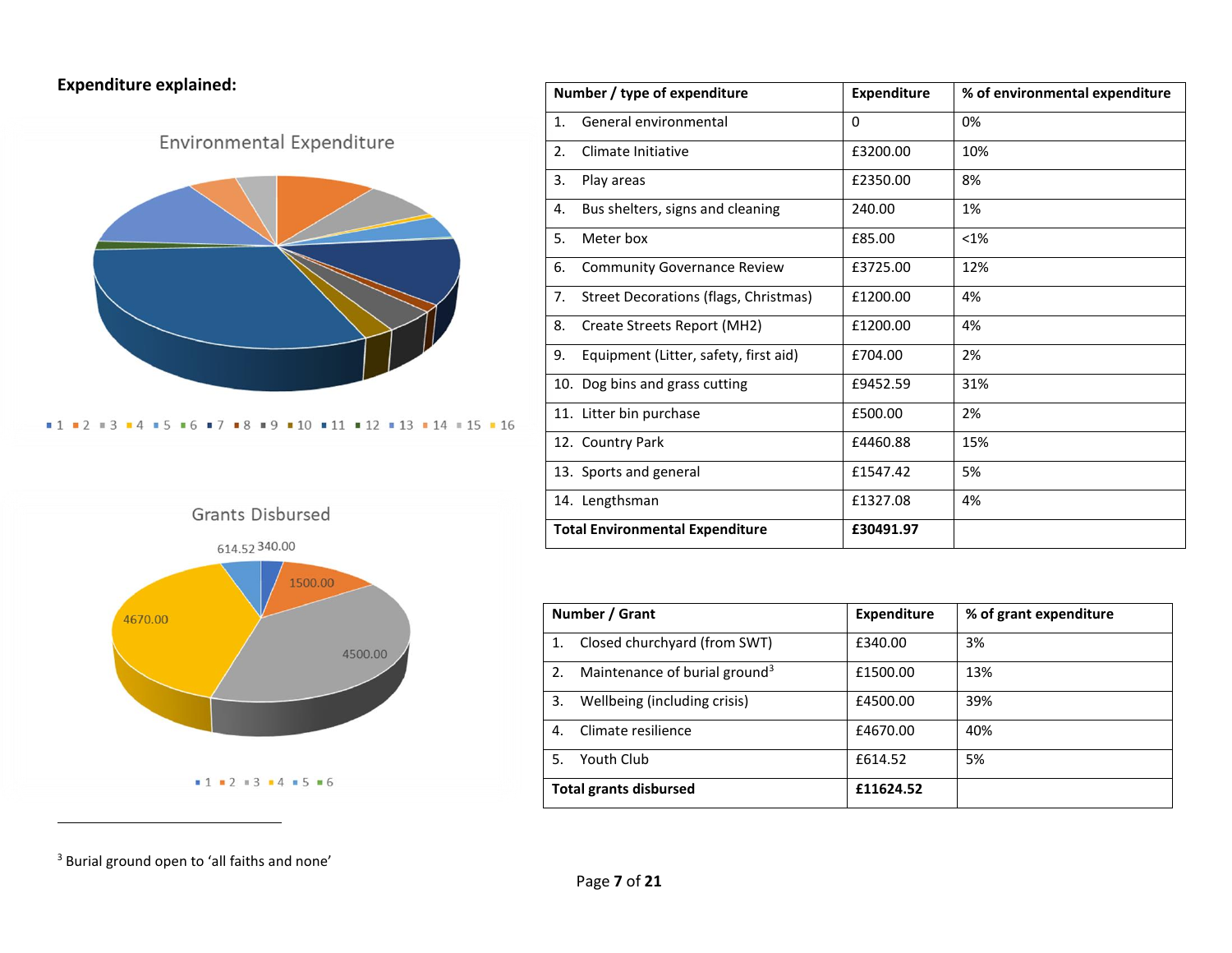

If you have any comments to make on any of the pie charts presented above, please contact [assistantclerk2@westmonkton.net](mailto:assistantclerk2@westmonkton.net)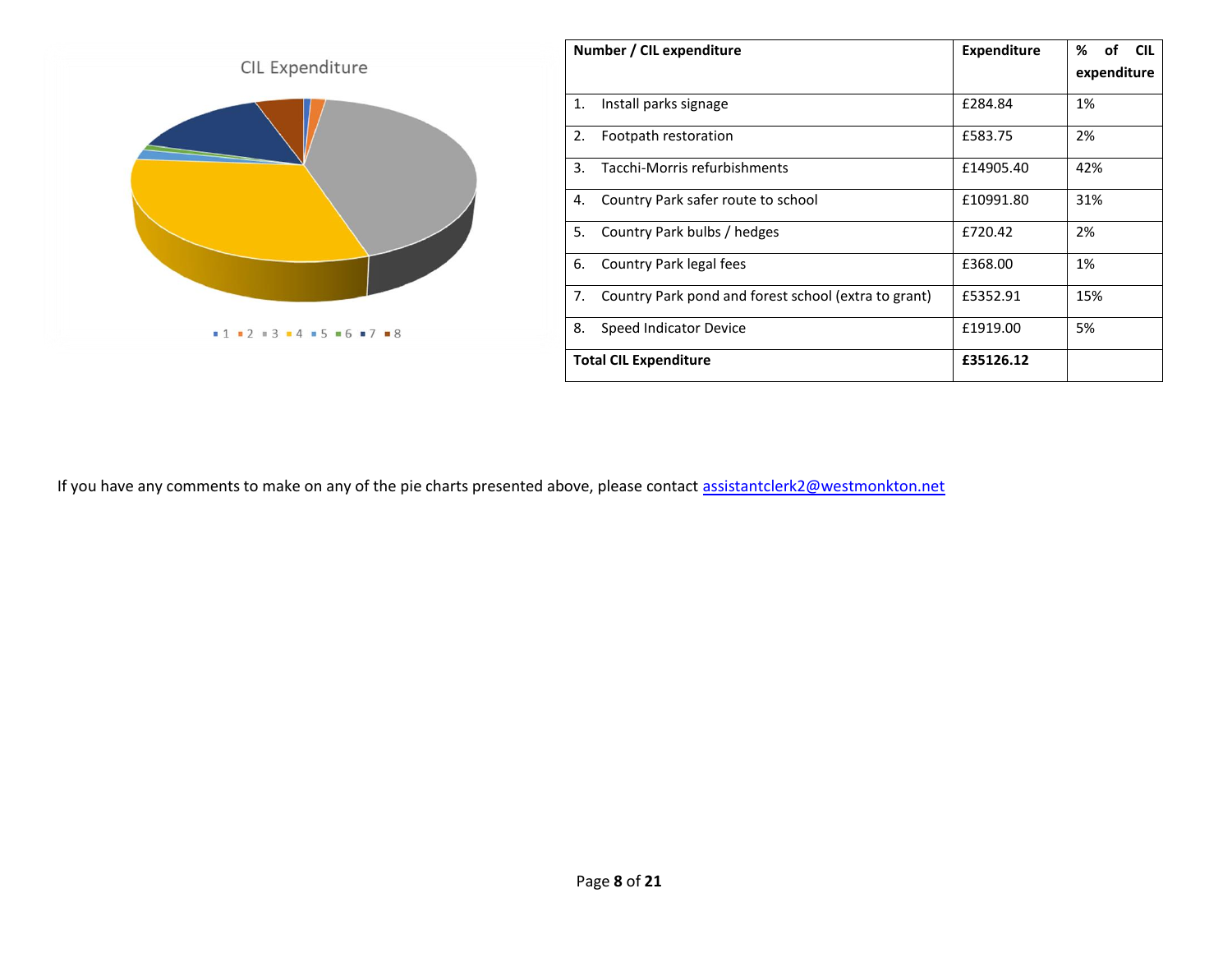# **Cllr Stuart Haskins – Chairman's Report**

Once again, I have the pleasure of informing you how WMPC has been working for you this year. Your Councillors have, as always been very busy dealing with the many day-to-day issues to arise as well as the many projects we have initiated, delivered or are planning to deliver in the very near future.

But first I feel in need to say a few words about issues that have, are and will continue to affect us all.

I feel sure you will agree that over the last 27 months Covid-19 has affected us all in everything we do but hopefully we are through the worst of things now and as the Government have now removed all the legal restrictions it imposed, responsibility for our own safety and health now rests with us all to protect ourselves and loved ones as we see fit. As I mentioned in last year's report WMPC has throughout the Pandemic continued to operate as normal using Zoom virtual meetings but where legally required face to face meetings. Having become comfortable using virtual meetings, WMPC has now been adopted using zoom for all its none agenda/minuted meetings which has helped to reduce our personal travelling time reduce the carbon footprint of all Councillors and give us more flexibility when calling meetings.

If Covid had not been enough to worry about, on the morning of February 24th we all awoke to learn of the Russian invasion of Ukraine. I'm sure I speak for us all when I say this is the most frightening development and threat to our way of life since WW2 ended. WMPC has declared its support for the people of the Ukraine and published contact details of ex Pat groups and support groups on Monkton Matters where you can do your bit if you are moved to do so.

## **Somerset Unitary Authority and Somerset West and Taunton Local Government Review**

As you may know Somerset will become a Unitary Authority next year. This will see a new Somerset Council established and the end of District Councils like Somerset West and Taunton (SWT) / Sedgemoor etc. Driven by these changes SWT have chosen to embark on a CGR with the aim of setting up a new Taunton Town Council for the Town Centre i.e. the Un-Parished area. To us and most concerning of all in this CGR plan, was the proposal to include the surrounding Parishes of which West Monkton is one. During the consultation period you may recall the PC undertook a Survey in our Parish just around Christmas time 2021 to establish and understand the views and wants of the Parishioners. The result was a resounding NO to losing our Parish Council status and becoming part of a Taunton Town Council. It was armed with this information that WMPC made the strongest objections to SWT and I am pleased to say that we won the day with the only change to our Parish being the loss of the Hankridge out of Town shopping area. I would like to thank each and every one that took the time to reply to the survey. It was pleasing to know that you do value WMPC and the work it does. It is without doubt the strength of feeling shown by the response that has saved our Parish and its unique identity.

## **What has the PC been up to this year?**

I hope that you will forgive me if I duplicate some of the comments made by my fellow Councillors. Year on year the workload on the PC increases for a number of reasons. Our Parish obviously continues to grow and the Change to a Unitary authority has already created additional work for the Clerks and Councillors attending meetings. This will undoubtedly increase still further as the changeover to Unitary takes place and opportunities to take over some local services present themselves. Of course that's over 12 months away and before that we have local elections for the Parish Council and Somerset Unitary Councillors in May of this year

Creating an engaged community is one of the PC's key objectives and closely aligns with our aims for social and personal wellbeing of the community. To help us better deliver these objectives we have this year recruited Kate Welsh as Assistant Clerk Community. Kate has recently moved to live in our Parish from South Wales and brings a wealth of knowledge and experience to the PC team.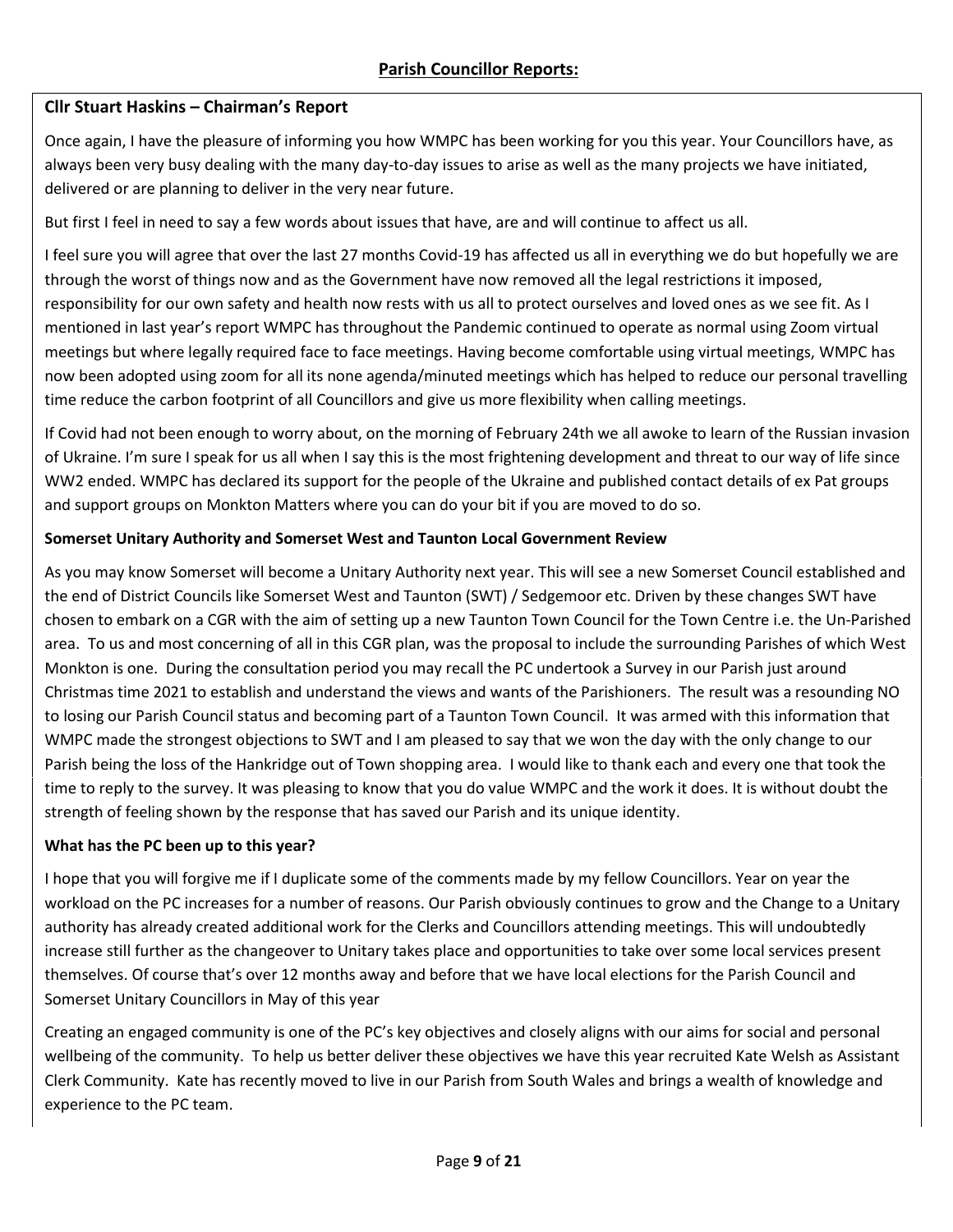As Kate gets up to speed with her duties, I'm sure you will get to hear more from her on Monkton Matters and our website as she co-ordinates community volunteers, watercourse watchers and much, much, more.

As I said above, Community, Climate Change and our Environment is now at the heart of the WMPC Vision. Over the past year, Cllr Barry Gage has coordinated with SCC the replacement of all public footpath styles and gate with new self-closing metal gates thus making better access for walkers of all ages and mobilities to enjoy our spectacular surroundings. For this sterling work and other duties around the Parish we must once again thank Shaun Rolls our Parish Lengthsman.

Throughout the year and as we have done since the building of Monkton Heathfield Phase 1 (MH1) started, we have kept up regular meetings with the developers Persimmon and Redrow and at last I am pleased to say we have made real progress, Cllr Geoff Hope's work on this has been invaluable. As yet I am not able to make our agreement public but what I can say is that within the next 6 month you should start to see some significant progress on the replacement of dead trees, snagging and adoption of public open spaces and play areas and the creation of new sport pitches and changing facilities South of the Eastern Relief Road (ERR).

## **Maidenbrook Country Park**

I am pleased to say that the Partnership with Cheddon Fitzpaine Parish Council (CFPC) continues to run smoothly, negotiations with SWT regarding the lease for the MCP have now been concluded and the legal bodies should finalise things within the next 2 to 3 months and hopefully before the Queens Platinum Jubilee celebrations in June. Co-ordinated by Jo Pearson, teams of volunteers have continued to maintain and plant trees in MCP. Construction of the Forest School and Wildlife Pond area which have been funded from secure grants obtained from SCC have progressed well and once again should be complete and well established by June. Both of these major projects have been designed and the construction work managed by our Councillor Alan Hall. The progress of both projects are a direct result of Alan's relentless input to the development of the MCP. Thank you Alan. Also in the MCP and to further protect general pedestrians and children walking to school from the Tudor Park and Nerrols area, Councillor Norman Cavill directed operations to construct the new foot path along the southern side of the MCP. This has made a significant reduction to the number of children needing to cross the A3259 at the junction with Maidenbrook Lane. Working with SCC highways we hope to further improve the crossing point here and on Yallands Hill in the very near future.

Of course this year we finally saw the long-awaited opening of the Western Relief Road (WRR) but unfortunately with the Creech Castle Junction and the A38 closed, we have not seen the reduction in traffic through Monkton Heathfield we had hoped for and in fact it's been quite the opposite. Councillor Mark Besley, the WMPC member responsible for highways together with myself and Councillor Cavill have spent many hours in discussions with SCC highways representatives looking at numerous options to overcome this problem. Some of these ideas have had positive results such as the 7.5 tonne weight restriction and 20mph speed limit but it's still disappointing that this in the main has not proved to be the deterrent we hoped for and general through traffic levels still remain unacceptable for a residential area. To further our aims to reduce vehicle speeds around our Parish the PC has purchased its own Speed Indication Device (SID). We are currently awaiting SCC Highway sign off for the proposed locations but hope that it will be seen out and about very shortly.

## **Parish Development**

As stage 2 of the Hartnell Farm development draws to an end for the foreseeable future, we are already well into WMPCs review and response to the Monkton Heathfield Phase 2 (MH2) planning application by Persimmion and Redrow. The early stages of MH2 when built should see the construction of a new through School, District Centre and of course Housing. WMPC has already submitted its initial response in writing which can be seen on our Website / Monkton Matters. These views have been overwhelmingly supported by an independent report commissioned by the PC from "Create Streets". This has been shared with other interested bodies such as Creech St Michael Parish Council (CSMPC) and of course the SWT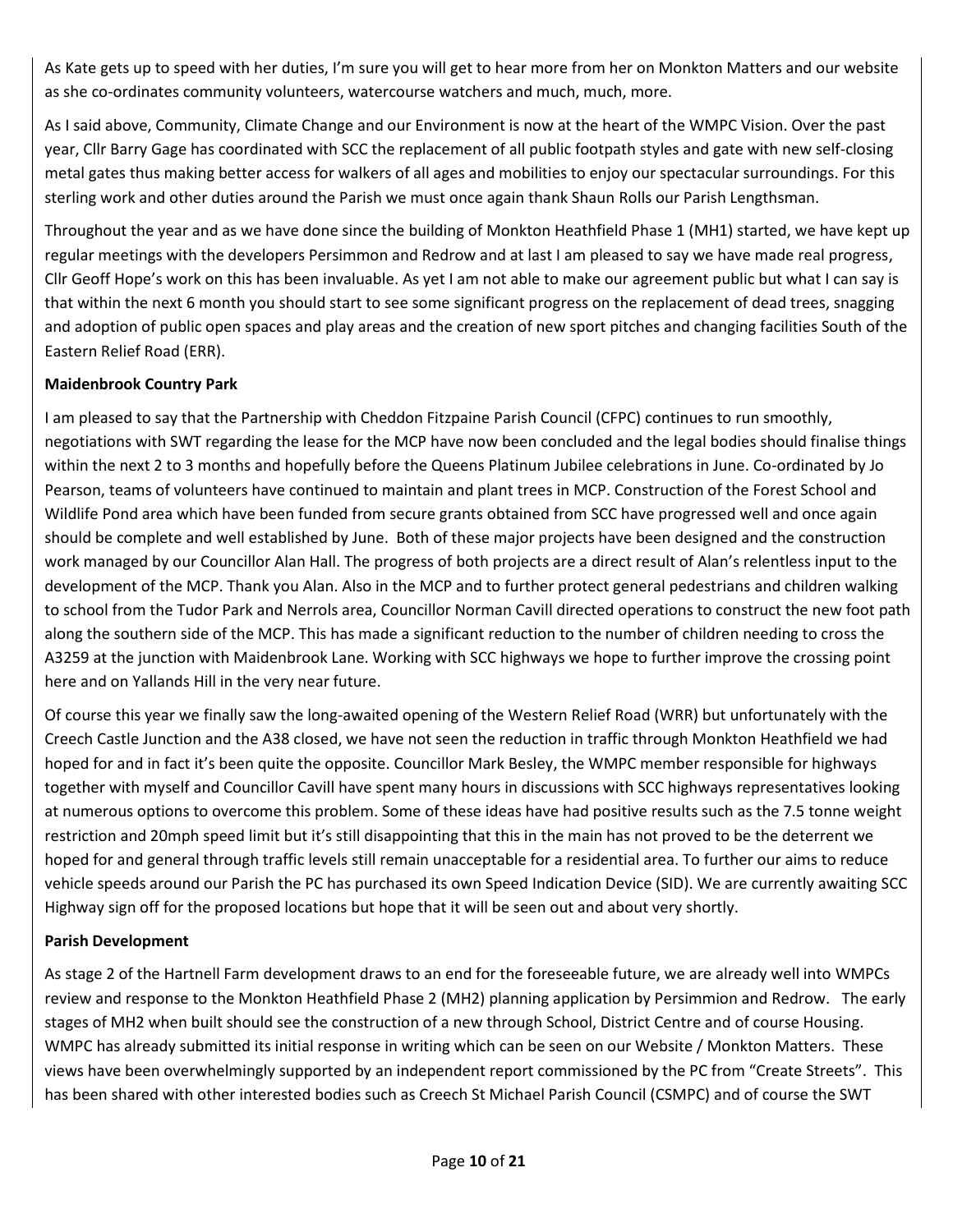Planning Officer. It is very early to say more but there is much more to do on this application if we are to get a true Garden Town Concept development.

# **New Assets around the Parish**

It was pleasing to see the positive response from parents enjoying the new picnic benches installed in the Farriers Green play area this year and it is our plan to install more of these benches around the Parish as public open space is adopted and opportunities arise.

Other installations this year are Defibrillator at the Tacchi Morris Centre and a new notice Board outside of the Coop in School Road. It's worth noting the notice boards still provide a very useful means of communication when next passing one. New Bus shelters outside the Garden Centre have proven to be a worthwhile investment and appreciated by those using them.

# **Community**

As I said earlier, WMPC feels that developing our community and creating opportunities for engagement is vital to the future vibrance of our Parish. To promote this, with Bethan Turner, Business All About You who is commissioned by WMPC to provide PR and Communications support, WMPC has created the Monkton Matters website [\(www.monktonmatters.co.uk\)](http://www.monktonmatters.co.uk/) where anyone can add an article or event relevant to the Parish which can inform, entertain, guide or promote social activities. From the start this site has been popular and the latest information shows this site having around 1000 hits per month so please take a look and if you have something to add please visit the website and submit a news article or event using the icons on the homepage.

I am pleased to say that the Youth Club at the BACH has been able to restart recently. Covid came along just as it was getting off the ground last time its restart is really well timed now.

In the coming weeks we are planning to undertake a community Survey. "Oh no not another one" I hear you say. Well this one is different to the last one it sets out to find out about the skills and talents in our community plus lots of other useful information. It's not compulsory and it will be totally operated within Data Protection guidelines and rules. So if you can, please take the time to complete it.

# **A final word**

So, finally a couple of thankyous.

To all the Volunteers that work with and support WMPC in its work. It would be quite a list of names if I were to list them all so I won't. They know who they are. and I thank them for all their hard unpaid work. It's really appreciated by myself and all the WMPC Team.

To our Parish Clerk and her Assistants. Without them we could not operate and function as we do. A really big thank you for all the hours of paid and unpaid work you do.

And finally, to Our Councillors. Thank you for your input and support and dedication. It really does make the difference.

Wishing you all a Safe and Healthy Future.

# **Cllr Alan Hall – Vice Chairman**

Another year passes and I believe we have made progress in achieving the aims WMPC set. MCP has progressed to the extent that we are near to completing a lease with SWT to allow us the freedom to deliver a high quality park for local residents that gives the right atmosphere to enjoy the area for safe, healthy outdoor living. We have had a frustrating time with the powers that be to obtain control and enable us to deliver what our Parishioners need for their well-being and a space to breath. The aim this coming year is to get the park open once we have the lease finalised.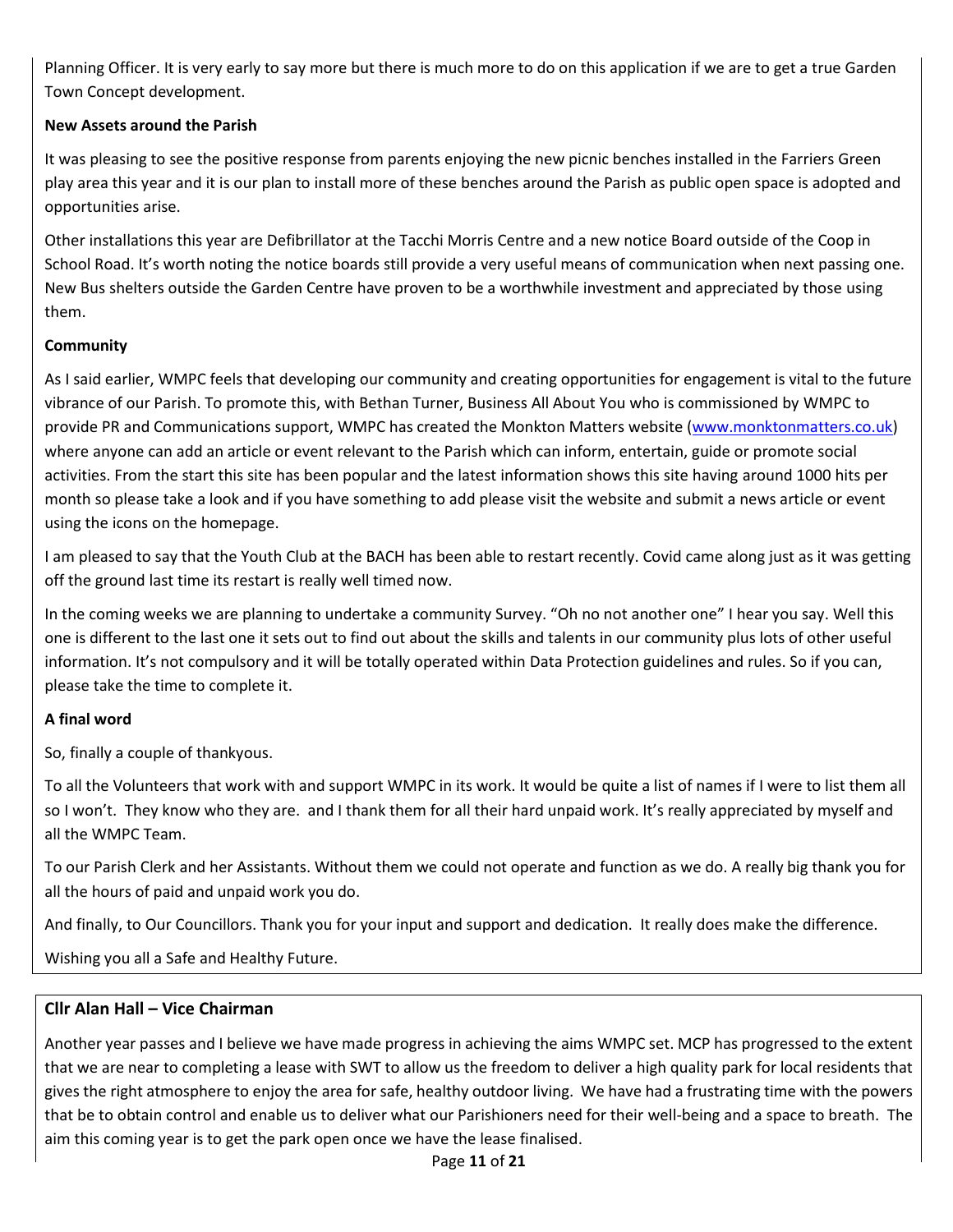Over the past year, with the help of some outstanding volunteers, we have installed a pond within the park for the advancement of wildlife habitat, a forest school has been established for wildlife education and well-being of the young and work is progressing to construct a labyrinth for mental wellbeing.

Progression has been made with the developers of MH1 by being persistent on the lack of performance to finalize all outstanding issues and not backing down. This has brought a better working relationship and allowing us, as a Parish Council, to bring items to fruition.

Following the same approach, we are moving forward to develop the sports pitches following some 7 years of delays as the pitches were due in the construction phase of MH1. This will allow the future prospects of Taunton Rugby Club, West Monkton Cricket Club to expand their development of youth programs. The area will also allow for community use with the vision of the following additions for local residents:

- An area for a BMX cycling track
- An area for activities like Guides and Scouts
- Space of holding social events.

I am leading on developing the plans for this at the moment so that an application to SWT (the Planning Authority) can be developed and submitted as soon as possible.

I have worked closely with the Tacchi Morris management team to advance their facilities and construct a community café for the benefit of the local residents and keep the theatre technically up to speed with LED lighting enhancements.

We are applying a lot of control systems, following lessons learnt during the construction of MH1, and applying this into the planning development of MH2. We as a team are a lot older and wiser with the actions of developers. Along with the very detailed Neighbourhood Plan (NP) which is being regularly updated to keep this to the forefront of the planners so that it has weight.

More communication with yourselves has been driven over the past year to keep you abreast of what has happened and what is happening in the future and also the current situations.

This next year will be the culmination of all the hard work been done over the past few years by the team and I look forward to the challenges ahead, as I am sure there will be.

#### **Cllr Barry Gage**

The Public Rights of Way and BACH remain my responsibility as in previous years.

Some 12 months ago it was agreed by WMPC to replace all styles with metal gates thus allowing easier access to members of the public. To date16 gates have been installed by the village lengthsman (Shaun Rolls) on the paths closest to the main populated areas leaving only a few more required on the boundary of the parish. The gates have been supplied and installed at no cost to the landowner and if anyone would like to take advantage of this offer please contact me at [barrygage@westmonkton.net](mailto:barrygage@westmonkton.net)

We are blessed with some wonderful walks around our parish and I would politely remind walkers to respect the private land you are walking on. Please ensure all gates are closed behind you, keep to the designated paths and keep your dog under control near animals.

I would like to thank all volunteers who help to maintain these byways for their help over the past twelve months.

The BACH has gradually returned to pre-covid level of use and remains an important asset of the village. Prices to rent the hall have been held at 2017 levels but recent inflationary pressures may see some modest increase in the near future.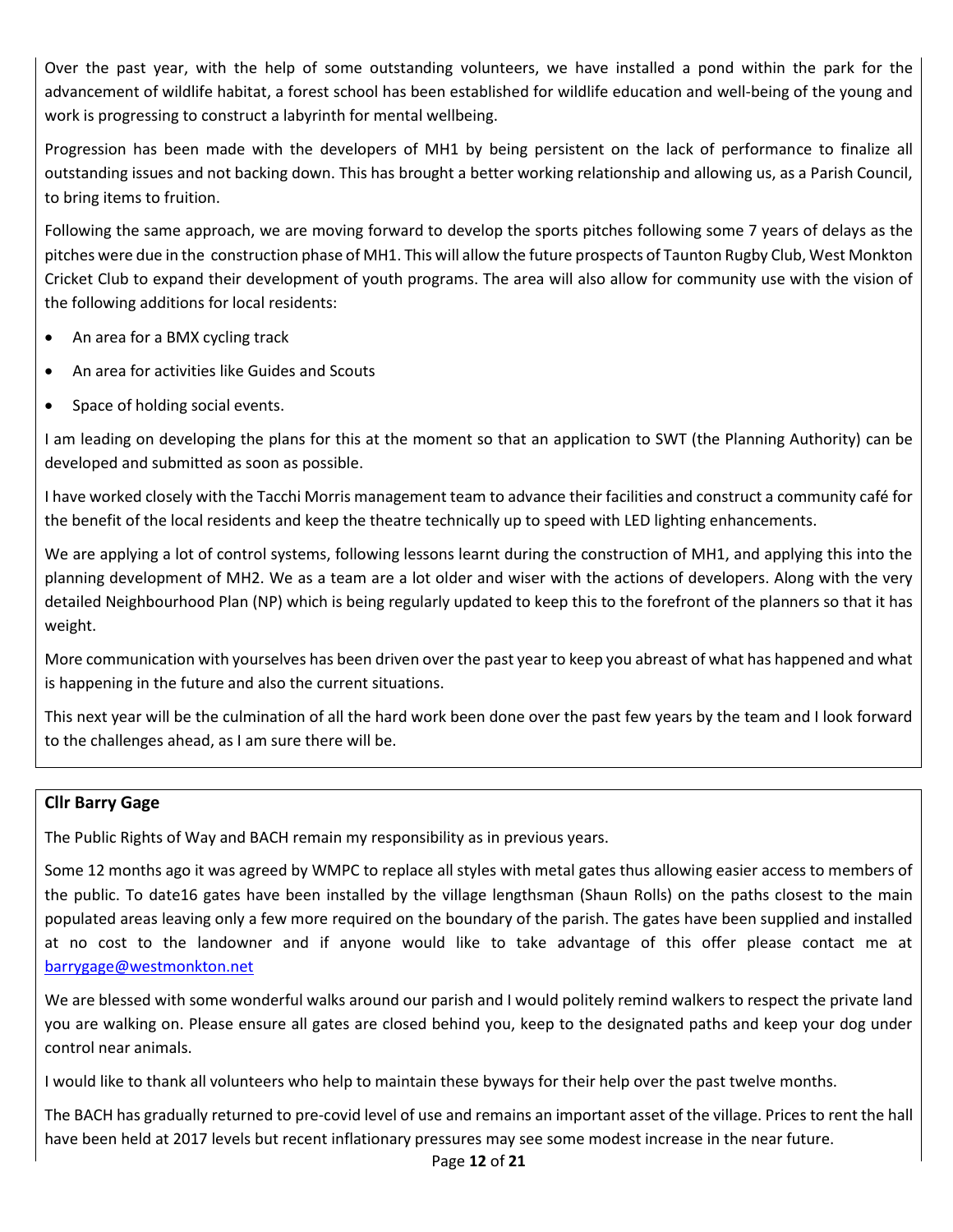Recently it has been identified that the storage facilities are not meeting the current needs of users and WMPC has embarked on a process to add additional storage. We are currently talking to the school on providing an additional building to the rear of the BACH which would provide storage both for School and BACH use. WMPC has also agreed to maintain the grass areas to the front of the school.

Please contact Maggie Little on 01823 323662 o[r bachbookings@westmonkton.net](mailto:bachbookings@westmonkton.net) to book the hall. The BACH calendar can be viewed from the WMPC web site.

My thanks go to all volunteers but especially to Maggie for all her time spent running the booking system.

I am also a member of the Country Park Working Group and Audit Working Party and Chair of the BACH Committee.

#### **Cllr Hazel Ellis**

I have lived in the Parish, on and off, since 1964 and was first elected as Parish Councillor in 1989. I have served continuously as such, until the present date, and as you can imagine, I have witnessed a great many changes in that time, mostly for the good but not all.

I am on the Brittons Ash Community Hall Management Committee.

I am the Council's representative for the Spital Trust Almshouses. These are occupied by four older ladies who have a connection within the Parish.

I run the local Rainbow Guide Unit, which although based in Ruishton, also covers West Monkton, Monkton Heathfield, Creech St Michael and the surrounding areas.

#### **Cllr Mark Besley**

The huge increase in traffic through Monkton Heathfield following the temporary closure of the Creech Castle / A38 junction has led to many highways' challenges. Regular dialogue with SCC Highways department has resulted in the 20-mph speed limit, 7.5 t weight restriction, digital signage and 'black on yellow' advisory signs encouraging people not to rat run through Monkton Heathfield. It's hoped that when works to the Tone Way are complete traffic through Monkton Heathfield will get back to more acceptable levels.

Persimmon are required to install additional traffic calming measures on the Monkton Heathfield Road and there has been some delay in this happening – it's not sensible to install these traffic calming measures currently with the Creech Castle junction closed. The design is currently going through an SCC audit. The MH1 development has not been adopted by SCC and there remains a considerably amount of work to be done by the developers in terms of remedial highways work before this can happen – there seems to now be some urgency to progress these works.

There remains a commitment to carry out detailed traffic surveying once the Creech Castle junction is open (and possibly when the traffic calming measures are in place) – this survey will include traffic using minor roads surrounding the area (including Milton Hill). The results of this traffic surveying, the design of MH2 and existing plans will shape the design for more long-term traffic management in the area.

The planning application for MH2 includes little detail in the way of planned highways infrastructure – its pleasing to see the road between the Cricket Club and Langaller roundabouts still open and not closed as we have seen in the SWT plans. Concern remains that current plans show the proposed District Centre having a main thoroughfare through it and the lack of consideration to the 'Garden Town' status that the developers plans currently show. It is WMPCs strong view that the proposed extension of the ERR from the Langaller roundabout to Walford Cross should be put in at the onset of the MH2 delivery but there seems little appetite for this to happen.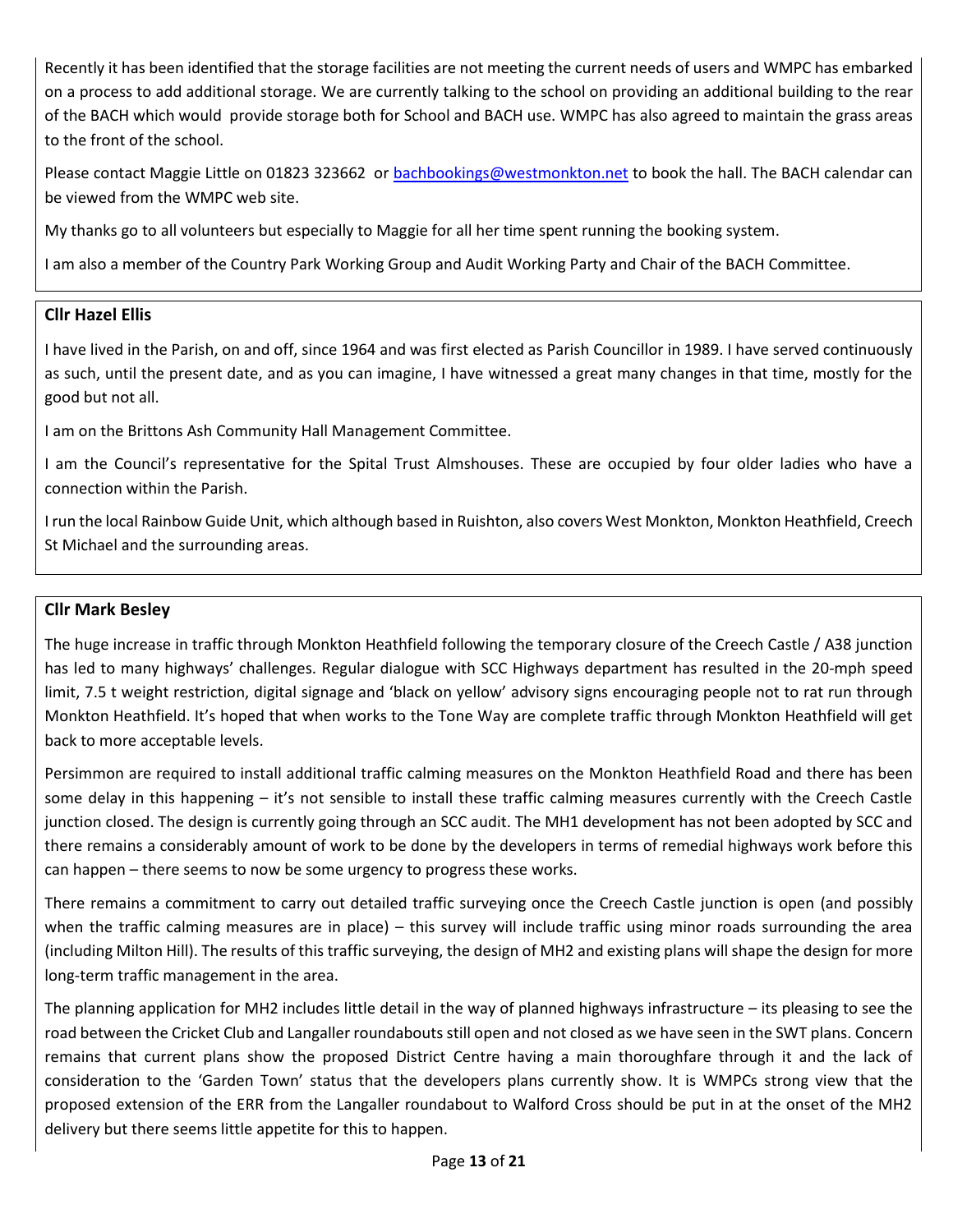A more detailed Highways Report (February 2022) can be seen on 'Monktonmatters' the new Parish website.

WMPC has no statutory powers regarding Highways issues we can only lobby and represent the interests of the community (which are sometimes conflicting depending on which part of the community people live in). WMPC has very active dialogue with SCC Highways dept and dialogue between WMPC and the developers has recently improved.

Potholes and road defects can be reported to WMPC or by using th[e www.somerset.gov.uk](http://www.somerset.gov.uk/) website – type 'report a pothole' in the search bar. I can be reached at  $markbesley@westmonth.net.$ 

#### **Cllr Geoff Hope**

This last year has been particularly challenging with the continuing pandemic limiting WMPC to mainly online meeting. However, this has not dampened our resolve to make sure the Public Open Spaces, Children's Play Areas and Recreational areas throughout the Parish are 'fit for purpose' to provide all residents with the space they need to exercise and enjoy the semi-rural nature of our Parish. To this end we are enhancing the facilities in these areas by making use of the limited budgets we have to improve the play and exercise equipment. We are also encouraging bio-diversity within the open spaces, making sure some areas are allowed to 'wild' before grass cutting during the months of spring.

We have also been working tirelessly to encourage Persimmon/Redrow, the developers of MH1, to complete all remedial work necessary to allow the adoption of the Public Open Spaces in this area. This includes a critical element that improves the 'wellbeing' of residents with the replacement of dead and dying trees. To prevent this situation going beyond the end of March, a time when arboriculturists would recommend trees should cease to be planted until later in the year, WMPC has been given permission and funding from Persimmon/Redrow to engage a local professional company to replace these trees.

By the time you read this report many of you will have seen the new trees planted in the most appropriate locations near to where the trees they are replacing were (in some cases) inappropriately or incorrectly planted. These new trees are planted at the risk of WMPC, and as such are easily identified with labels. We are encouraging all residents of MH1 to 'adopt a tree' and help us ensure their survival, by watering them during dry periods this year, and discouraging children and adults alike from harming them in any way.

Our work to adopt the Public Open Spaces continues, and we are optimistic we can achieve a positive outcome to this in the not-too-distant future. Once under our sphere of responsibility we will engage with the local community to allow residents to have greater involvement determining how these areas are managed and utilised for the benefit of the whole Parish.

I also continue with my responsibility as a member of the BACH Committee, and look forward to working with my fellow councillors and local resident volunteers to make this a facility for all residents of West Monkton Parish to use and enjoy as we build the spirit of 'community' within the local area.

## **Cllr Paul Elliston**

Building on the learning generated through the first part of the pandemic, over the past year I've been focused on further developing the WMPC strategy and approach to fostering a greater sense of community, particularly in the newer areas of housing. Rather than adopt a short-term sticky plaster approach to solving community issues as they arise, we hope to see the development of a community spirit that makes the most of who we are so that together we're able to reach our own solutions and take the community where we want it to go. We've taken a number of steps along this pathway already, not least the appointment of Kate Welsh, our new Assistant Clerk (Community), and the development of Monkton Matters, a community website to highlight all that is already going on within our parish. Over the coming year, our next step will be to use a community survey we have been developing, aiming to reach every household in the parish during the next year. As well as holding responsibility for Community, I also look after Transport on behalf of the PC and, over the last year, we've fed into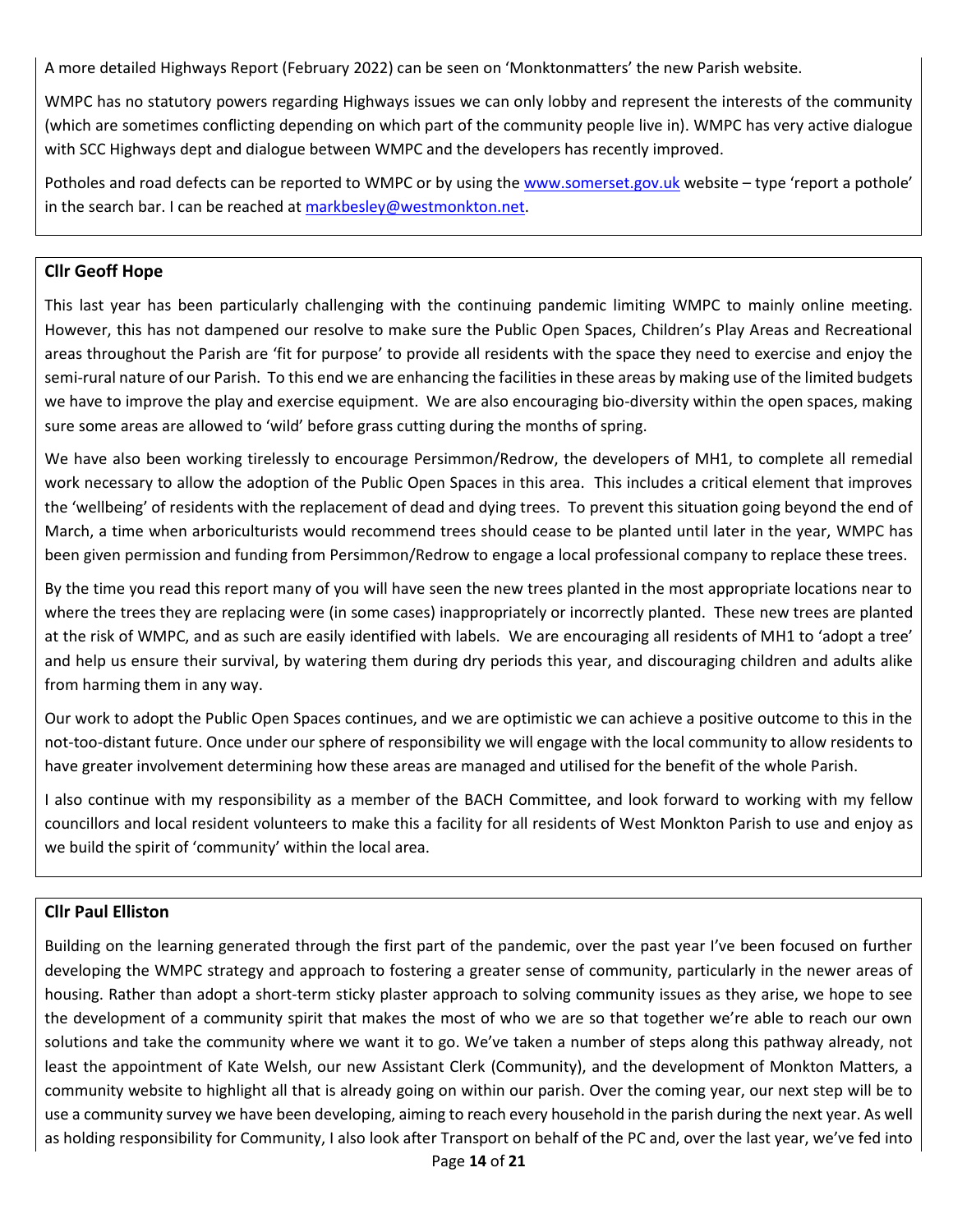the government's Bus Back Better scheme as well as started to investigate the idea of a community transport scheme, but that idea remains at the drawing board stage for the time being. As always, if you have any ideas for improving our community, I'd love to hear from you.

# **Cllr Ray Tully**

As the WMPC representative on the West Monkton Village Hall Management Committee I am pleased to make the following report. Like most village halls up and down the country it has been another hard year due to Covid. The hall has now turned the corner and under the splendid leadership of Joyce Keyte things are looking very rosy for the future. Maybe if you have a few hours some of you may like to take an interest in the village hall and join the Committee or just help with functions. You will be warmly welcomed.

I am also the WMPC member responsible for the Safe Routes to school. As many of you will know we have major road works at Creech Castle across the Tone Way. At present with the closure of this road it is very safe for the children to walk to school. I still have reservations on the safe route to school on the A3259 and at present speaking to SCC Highways and hope we can come to some kind of resolution. I have suggested to Highways that a roadside barrier should be erected at the exit gate at MCP opposite Tudor Park.

# **Cllr Norman Cavill**

This last year I've been working on the SWT CGR panel which was to plan for a Taunton Town Council, this was altered to include all adjoining parish councils. Thank you to you all for your responses to the WMPC survey, an outstanding response that we should not be part of the town council and which assisted us to make our case. Our Parish is to continue with one alteration, that the railway line is now our new boundary not the Toneway.

In MCP, I constructed a cycle way to LN 120 specification, with SCC guidance and installed it in time for the start of the 2021 September term. With drier weather there is a fine top dressing to be put on this path, which will make it more useable for wheels. When the Creech Castle and the WRR works are completed, we will be able to address a better crossing at the bottom of Yallands Hill. This cycleway will become part of our planned links from the Monkton Heathfield developments to Taunton.

Plans for the next stage of development (MH2), Langaller to Walford Cross have been submitted to SWT. There are many improvements required to these plans if they are to comply with the SWT Garden Town principles and our Neighbourhood Plan, and if they are to address climate change. Major infrastructure addressing traffic movement and the potential for lakes involving the Walford stream need to be given higher priority.

It has been a pleasure to work with a dynamic team of Parish Councillors on many projects, in particular the MCP and the completion of MH1 public open space including the handover of the estate enabling it to become the great place it should be.

# **Clerk's Reports:**

## **Amy Shepherd - Clerk**

The overall role of the Clerk is to ensure the smooth and lawful running of the Council and to advise Councillors accordingly. The Councillors' Code of Conduct, Financial Regulations and Standing Orders are revised, reissued and adopted every year. The Register of Councillors' Disclosable Interests is filed and maintained at SWT Council. Councillors can apply for a 'Dispensation' if Disclosable Interest would otherwise prevent them from speaking or voting.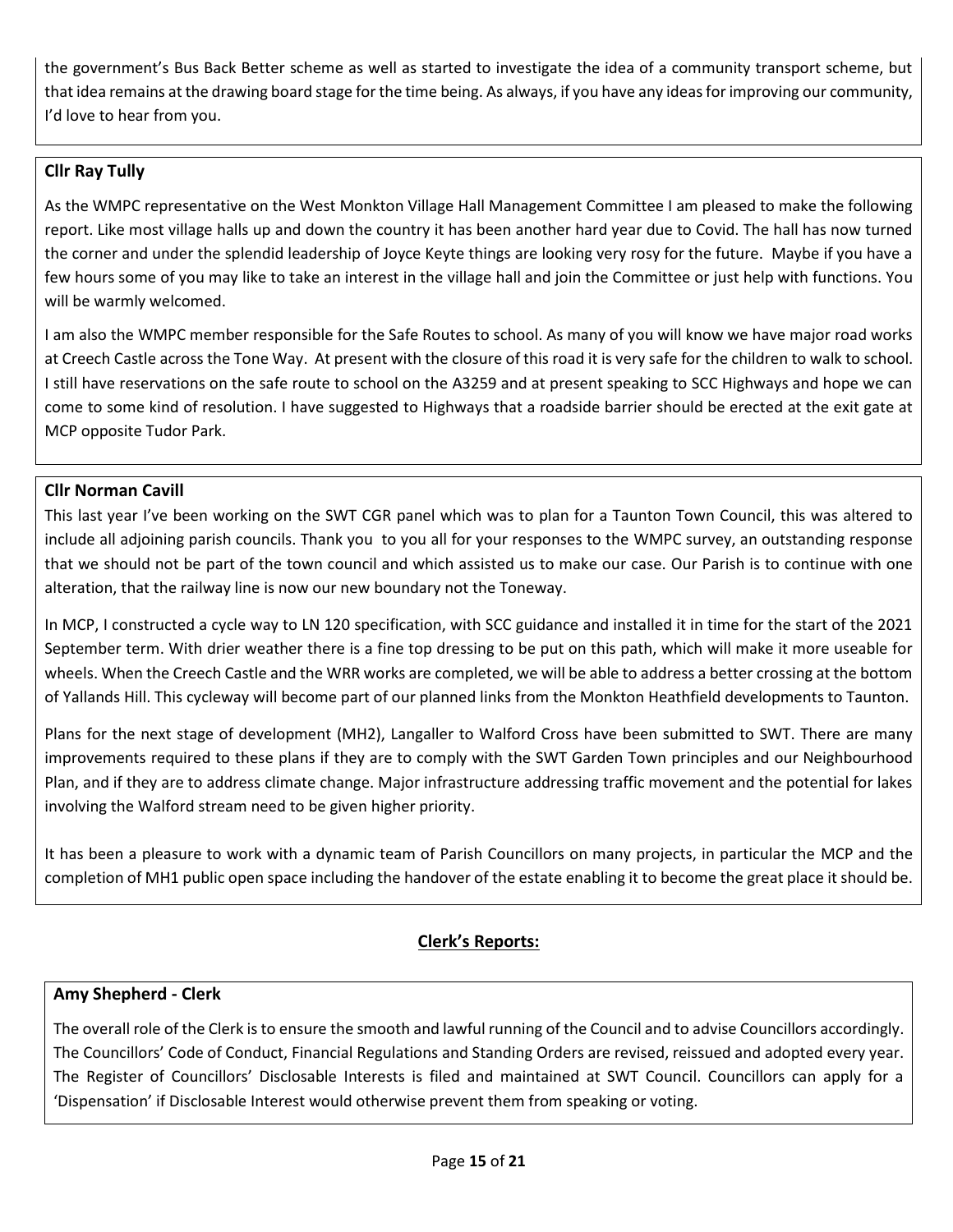From 2022, to reflect the increasing amount of business that the PC has to discuss, WMPC meetings take place in the BACH twice a month on the second Tuesday and fourth Tuesday of every month at 7.00pm. Members of the public are invited to attend the meetings and speak in Public Question Time. All agendas and minutes from WMPC meetings are available on the PC website [\(www.westmonkton.net\)](http://www.westmonkton.net/).

In addition to the WMPC website and Facebook page [\(www.facebook.com/westmonktonparishcouncil\)](http://www.facebook.com/westmonktonparishcouncil), WMPC has also launched a community website this year [\(www.monktonmatters.co.uk\)](http://www.monktonmatters.co.uk/). Monkton Matters is an online space giving news, information and details of events in the Parish of West Monkton (incorporating Monkton Heathfield, West Monkton and Bathpool). Monkton Matters is for the community and its contents is developed and posted by the community. All local residents are encouraged to contribute relevant articles or submit details of local events. The website is as good as we make it and the vision for the site is that it is a one-stop shop; the go-to place for all community matters.

Various local institutions, from schools to the police, from churches to the council, are represented on the site, posting updates. It is possible to find local businesses and services as well as hear about community groups, clubs and sports teams running in the local area. It has helpful information to aid exploration of the parish and its history as well and plenty more besides. If you would like to submit an article or an event for inclusion on the website, please visit the website and complete the form. Alongside news and events, businesses that are based or operate in the Parish can also add their details to the directory. If you would like to add your business details, please visit the website and complete the form. If you have any queries or would prefer to submit items for inclusion on the website via email please contact [editor@monktonmatters.co.uk](mailto:editor@monktonmatters.co.uk) .

The BACH is a purpose-built community facility that with the support of Cllr Barry Gage I oversee the running of. A Committee made up of Councillors and volunteers including Gordan and Maggie Little and Richard and Jane Doble also provide invaluable support with running the BACH. Maggie with Gordon's support managing the bookings and diary and Richard Doble servicing the Defibrillator and Water Cooler and Jane Doble always being on hand to help when WMPC events take place. Although use of the BACH was impacted during the Pandemic, it is now fully open and available for use by individuals and groups for regular weekly bookings, group meetings, activities, and private functions. The BACH has a number of exercise classes, an art group, mums and baby groups and many more. Take a look at the online calendar available here<https://westmonkton.net/brittons-ash-community-hall-bach/bach-bookings-calendar/> or at the Welcome Screen to see what activities are taking place.

If you would like further information about booking the BACH, please contact the Bookings Officer, Maggie [\(bachbookings@westmonkton.net\)](mailto:bachbookings@westmonkton.net)

The Spital Allotments continue to be managed by the PC. The allotments are popular and in full use, however, the PC holds a waiting list so if you are interested in having an allotment, please get in touch and your details will be added.

In addition to the on-going management of the PC assets and servicing the meetings of the PC, there have also been a number of projects that have started or continued during 2021/22 that I have supported. These include:

- 1. MH1 Public Open Spaces negotiations have continued throughout the year with the developers about the completion and handover of the Public Open Spaces in MH1 to the PC to manage following their completion.
- 2. Installation of a Defibrillator at Tacchi Morris Arts Centre, this is in addition to the Defibrillator available at the BACH.
- 3. The purchase of a Speed Indicator Device (SID) for use in the Parish. The locations for the installation of the SID are being negotiated with SCC.
- 4. Planting 7 beech trees in the Dyers Brook Corridor as part of the SWT Free Trees Initiative.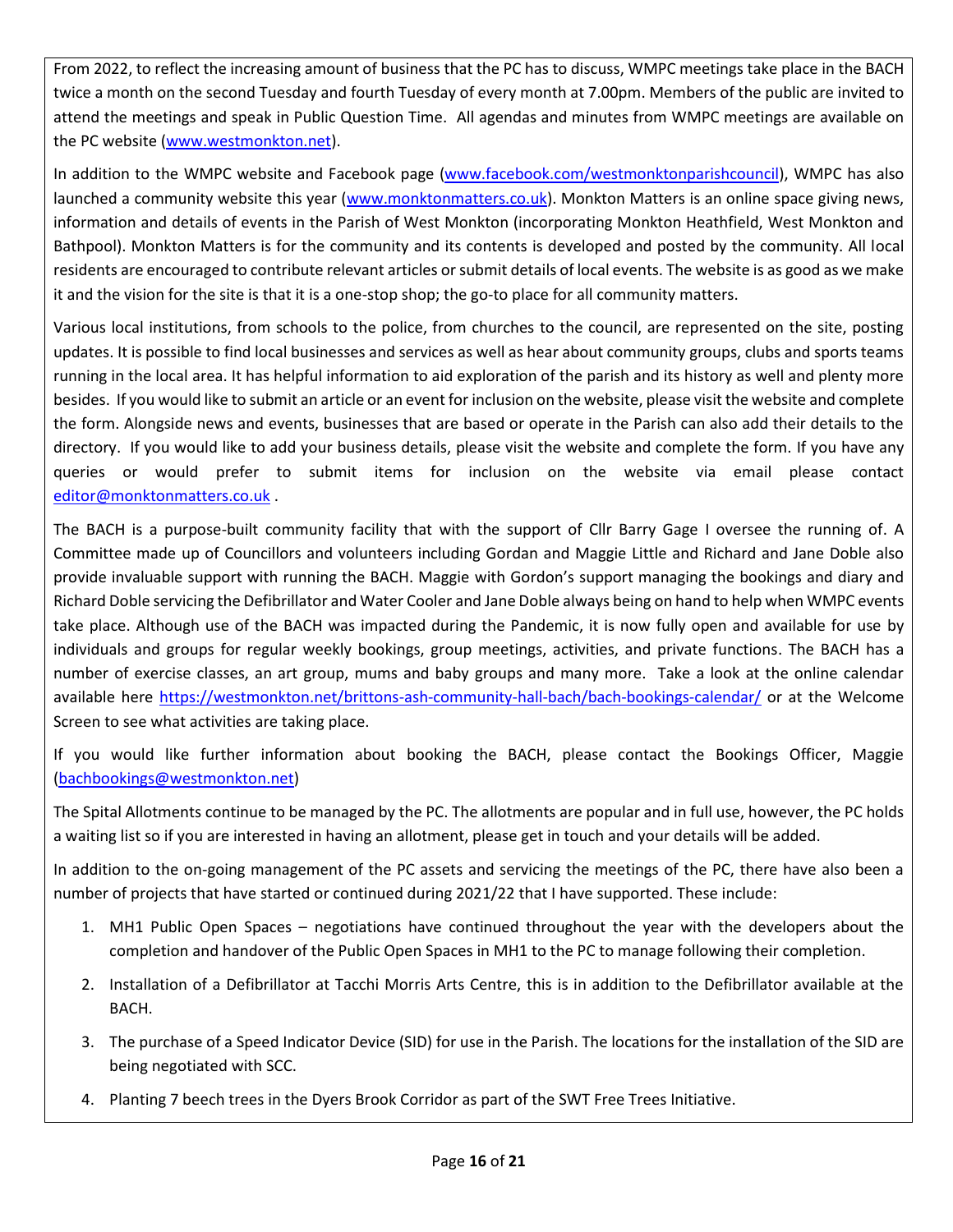- 5. Taken an active role in conversations about the LGR to create a New Somerset Unitary Council and the CGR to create a new Taunton Town Council.
- 6. Reviewed proposals and developed a WMPC response to the MH2 planning application.
- 7. Negotiated with representatives of Persimmon Homes and SWT about the delivery of the MH1 Sports Pitches.
- 8. Read and developed responses to local and national consultations about matters that affect our Parish.
- 9. Negotiated with representatives of SWT about obtaining a lease for MCP.
- 10. Negotiated with SCC Highways, SWT, the Environment Agency, Wessex Water and the Local Lead Flood Authority (LLFA) about flooding issues and concerns in our Parish, including drain improvements, clearing of ditches and the effectiveness of the attenuation ponds in the Parish.
- 11. Reviewed and noted the conditions of Planning Permissions and Section 106 agreements to ensure the obligations are delivered.

This year has also seen the recruitment of Kate Welsh, Assistant Clerk (Community), a great and much needed addition to the team of Clerks. Kate's focus is on developing our Community and although Kate has only been working for WMPC since October it is already clear to see the difference she is making in our Parish.

If you would like any further information about any of these projects or have any ideas of other projects that the PC could support, please get in touch - [clerk@westmonkton.net.](mailto:clerk@westmonkton.net)

## **Tricia Cavill – Assistant Clerk**

#### **Responsible Financial Officer Report**

The WMPC Financial Regulations govern the way WMPC finances are run.

Daily, weekly and monthly accounting tasks are carried out by the Responsible Financial Officer. The tasks include paying for goods and services, maintaining the payroll, pensions and HMRC, obtaining quotes, monitoring the budget, ensuring that adequate insurance is in place for the Council, its employees, and its assets, keeping Councillors and Clerks up to date with latest ideas and legislation by ensuring regular training is available, ensuring that WMPCs communications and IT are up to date and operating efficiently, asset management and risk assessment.

When commissioning work, WMPC obtains a number of quotes, to ensure best value, and interest from local suppliers is viewed favourably.

Every month a financial spread sheet is issued which demonstrates receipts and payments, conformity with budget line by line, and a bank reconciliation. The Council is not VAT registered and VAT is reclaimed quarterly.

#### **Audit Working Party**

Once a quarter the Audit Working Party (AWP) meets to review WMPCsfinances as part of the risk management procedures in place. At these meetings a more detailed bank reconciliation is scrutinised, the quarterly VAT reclaim is reported, the Financial Regulations are kept under review, and other matters needing attention are considered.

The AWP remains vigilant on the level of exposure of the bank balances and investments. The AWP considers grant applications received in two windows, 1 April to 15 May, and 1 September to 15 October. Further information on the Grants Policy can be found on the website [www.westmonkton.net.](http://www.westmonkton.net/)

Recommendations from the AWP are made to main Council.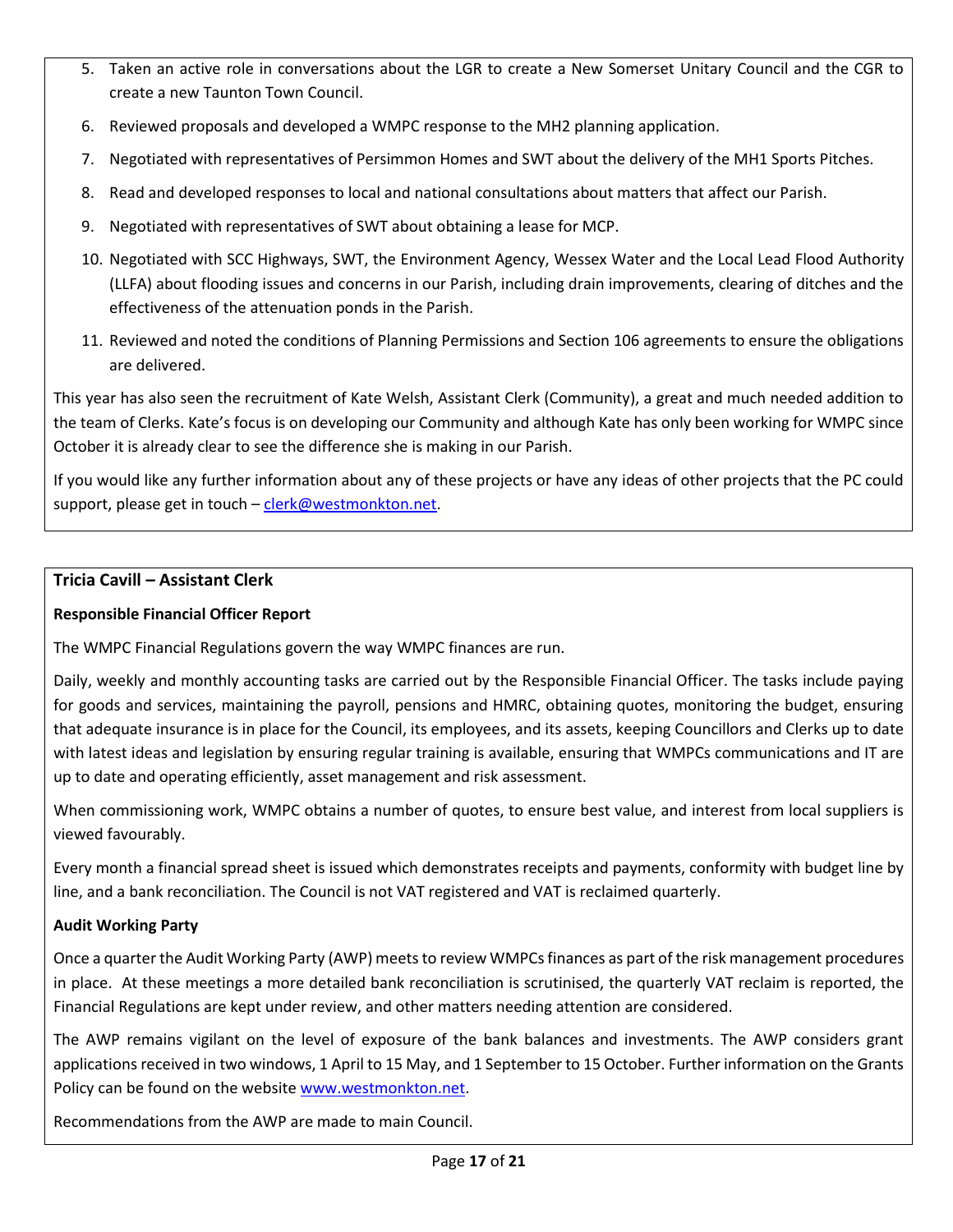#### **The Budget and Precept**

The budget and precept are set in November for the year ahead. The main source of income for the Parish is the precept which is based on the budget.

In November 2021, a review of last year's budget and the year to date was undertaken; and the services that were likely to be devolved under the move to a Unitary Authority were taken into account.

CIL is an additional source of income, received from developments in the area, which is a Levy paid to the Local Planning Authority (SWT), of which the Parish Council receives 25% because it has a NP. The proportion would only be 15% without a NP. The CIL funds must be spent within 5 years or handed back.

The budget reflects the needs and aspirations of the growing community in our Parish and WMPCs desire to maintain all the Parish as a safe and pleasant place to live and work.

An outline budget for the next three years is included in the budget preparation to ensure a degree of future proofing is built in.

The precept for 2022/2023 has remained at approximately the same level as last year, although, with more devolved services likely under Unitary, then the precept may have to increase in the future.

#### **Internal and External Audit**

The Internal and External Audits of WMPC documents were completed successfully for the year 2021- 2022. Recommendations from the Internal Auditor have been incorporated into the regular financial procedures of the Parish.

The Internal Auditor has been appointed for the year ending 2022, and work on the year end accounts will begin soon.

The report on the External Audit, which is conducted by the Audit Commission, can be inspected by members of the public by appointment, please look out for the notice on the website in July.

If you have any ideas to help improve the Parish, please let us know!

#### **Neighbourhood Planning**

After two years of work, the revisions to the NP were completed and submitted to SWT in October 2021, by the NP Steering Group, ably led by Mr K Tutill. After further internal consultations at SWT, the Revised Plan was sent to the Independent Examiner for review. Correspondence from her is expected shortly.

Why was the NP revised? Since the NP was made in 2018 there have been numerous changes in national and local legislation and policies, and the Plan needed updating to retain its relevance and validity. The NP is very focussed on the environment of the two Parishes and the revisions, plus two additional polices, reflect changes in the importance being placed on environmental issues.

The Local Planning Authority (currently SWT) must maintain a 5-year supply of buildable land, and at the moment the levels are perilously close to falling below what is required. In the event of an inadequate supply of land, any developer can put in a sustainable planning application and not expect it to be refused. Having a NP for our area in place and up to date is an important way of assisting WMPC to protect the area against any unsuitable development proposals.

#### **Planning**

Covid restrictions helped the Council during the past 18 months to become very used to virtual meetings, and the close examination of numerous complex plans and reports for Planning matters benefitted from the PC's investment in technology at the BACH. There is a very large interactive white screen which allows both actual and virtual participants to study applications closely. Power-point presentations are prepared for every Planning application. Planning is included on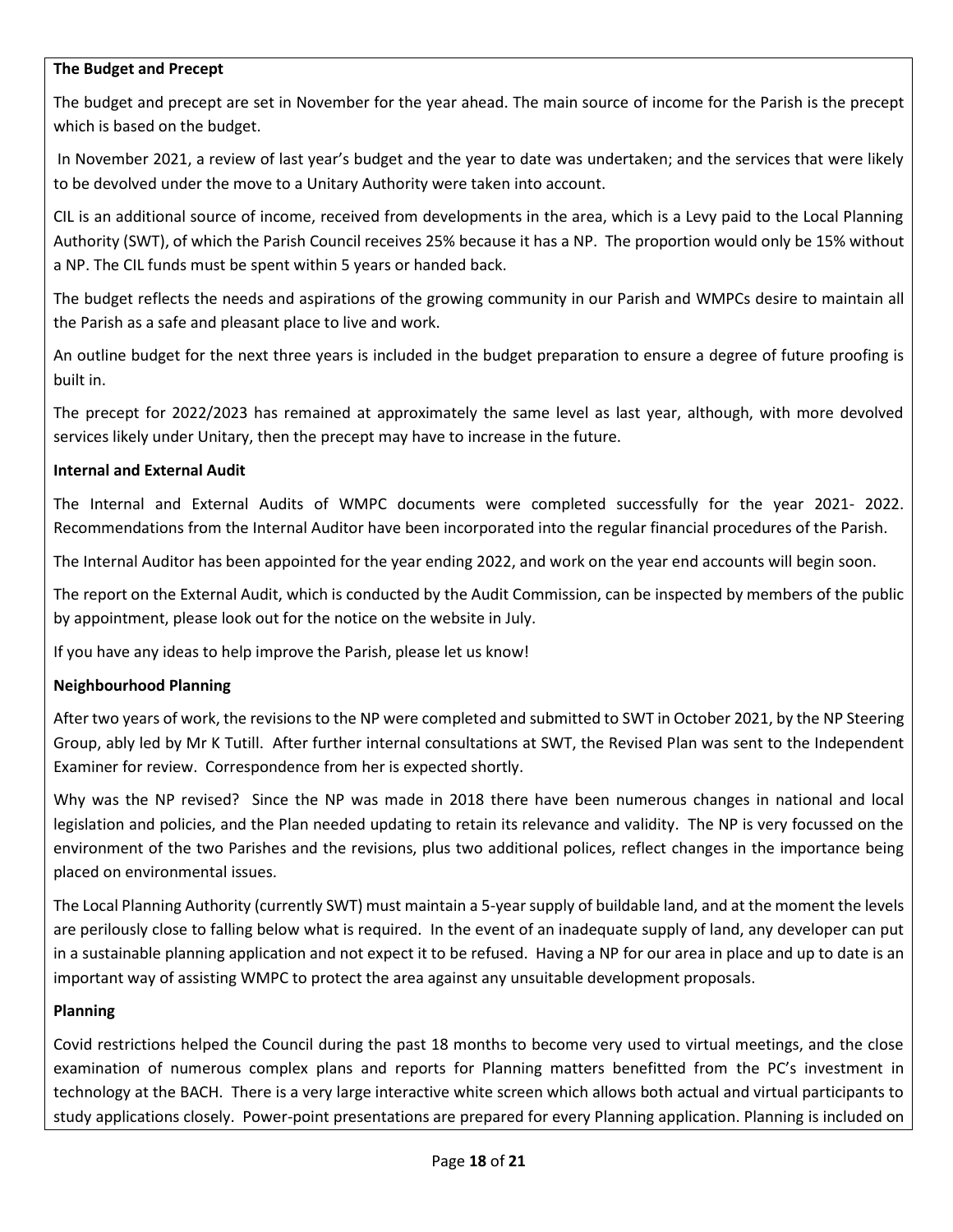the agenda of both PC meetings each month. Members of the public are welcome to attend and speak. Since 1st April 2021 to the time of writing (18/2/2022) over 44 planning applications have been considered by WMPC and comments submitted to SWT (the Local Planning Authority). The submitted comments can viewed on SWT under the application registration number. Of the 44 applications, 9 have no decision made on them yet, 29 have conditional permission granted, 2 were refused, and 4 were withdrawn. Most applications are accompanied by reports on various elements of the development ranging from Sustainable Urban Drainage to Ecology to Travel Plans. The reports are posted on SWT website. Prior to planning meetings, the reports are read, notes prepared for councillor discussions, and a check made for conformity with NP policies. SWT has introduced two new checklists, Climate action and Biodiversity: it is disheartening to see how many applications fail to treat these checklists with the gravitas they deserve. Some applications are waiting for a decision, it is possible that they are waiting for guidance from SWT on 'Phosphates' to ensure that developments in West Monkton do not exacerbate the problems on the Ramsar Conservation sites on the Somerset Levels. It is likely that the Phosphate guidelines may influence plans WMPC may have for future public planting schemes. It is also likely that Developers will have to take appropriate measures to ensure any development is 'zero phosphate' in the future.

The application for the second part of the Monkton Heathfield Urban Extension was registered at SWT just before Christmas. You can make your views known by contacting SWT, the application is 14/21/0047.

# **Maidenbrook Country Park**

WMPC remains committed, with CFPC, to the MCP. A large grant from SCC Community Chest has allowed the development of the Forest School and the Wildlife Pond, work is ongoing on both these projects. Work on the labyrinth has begun.

# **Climate initiative**

WMPC has developed a timetable for Climate Initiatives, working in conjunction with 'Businessallaboutyou'. Six months of information, events and activities are developed at a time, and we are now in our 'second term'. Several successful events and articles have been tabled via social media, tying together the various environmental initiatives available in the Parish.

There have been seed swaps and food bank collections to save waste; free hi-viz vests for schoolchildren and bike marking to encourage walking and cycling; sunflower growing to encourage pollinators; litter picking and ditch clearing. A team of Watercourse Watchers has been assembled to report back anything untoward on their stretch of water or attenuation pond to keep our watercourses safe.

Trees have been obtained from various sources and planted in the Parish. It is hope more will follow.

A Safer Route to School has been installed at the Country Park to broaden the choice of route available for those walking or cycling between Nerrols and Yallands Hill.

Grants have been provided to individuals and organisations to assist with retrofitting buildings with extra insulation, and the lighting system at Tacchi-Morris has been assisted by a PC grant to change to LEDs resulting in huge savings of energy. Other grants have helped promote outdoor activities and exercise for health and well-being.

If you have ideas to help the Parish Climate Initiative, please get in touch!

# **Kate Welsh – Assistant Clerk (Community)**

I joined WMPC in October 2021, I am new to the area and have spent much of my career working with schools, young people and the community in various roles in the Vale of Glamorgan. This role has offered me new and exciting challenges to support community development in West Monkton Parish which is an ever-growing vibrant community.

Working alongside the Clerk and Assistant Clerk, I have been learning the formalities of WMPC as well as developing a volunteering programme, we are now equipped with various policies and procedures. As a parish, volunteers have come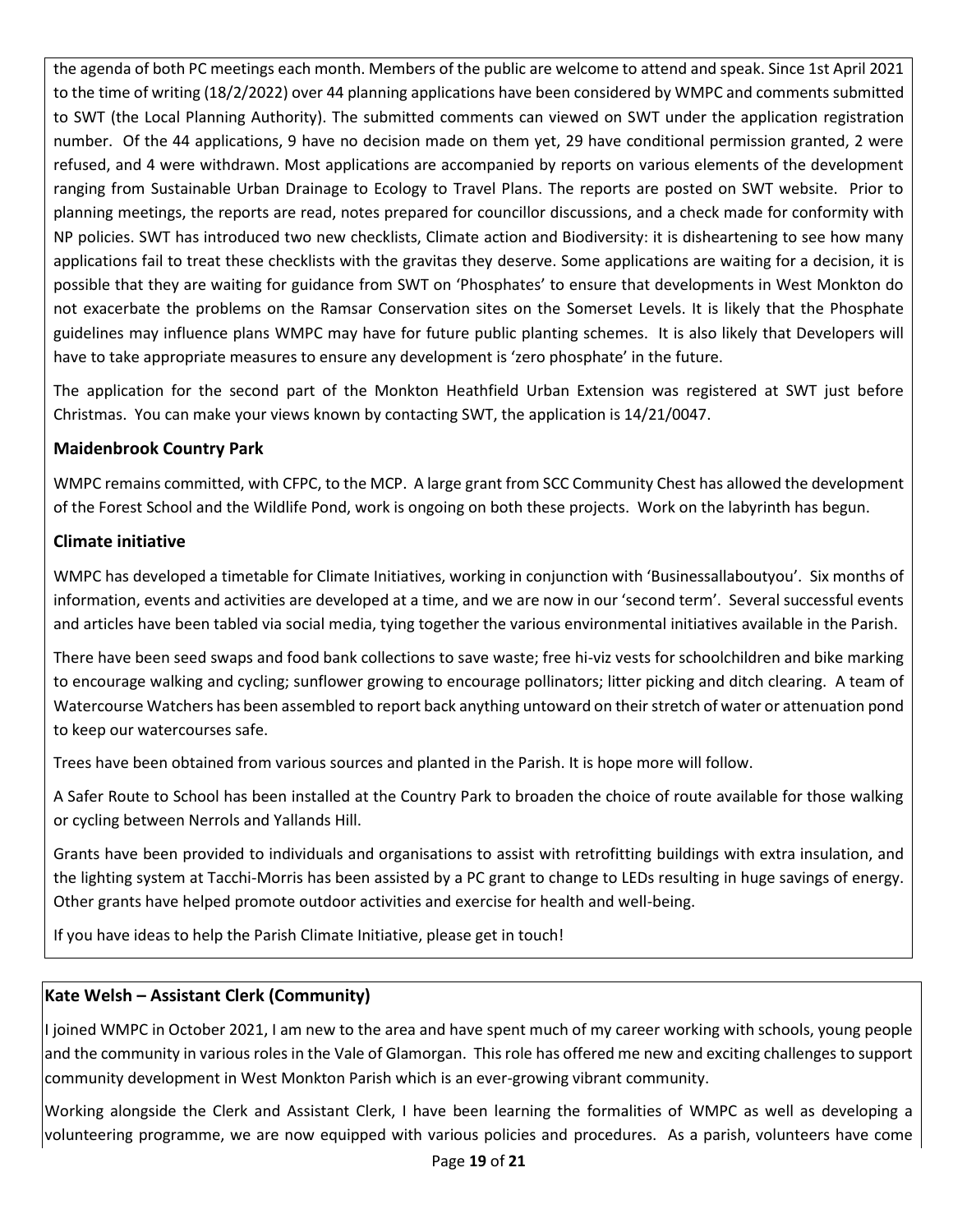together to take part in litter picking, this is well attended and we hope more of you will be keen to get involved and keep our parish tidy; we have all the equipment you need so join us on the last Sunday of each month.

There are various other opportunities arising such as gardening, home help, companion volunteers, where we hope to work alongside Debbie Harris our Village Agent to support some of the more vulnerable people in our community.

I come from a well-being background and cannot emphasise enough the importance of looking after our own well-being in these difficult times and tend to use the following model when thinking of supporting individual wellbeing; The 5 Way of Wellbeing. This is used by various agencies in the UK including the NHS, Mind and various other reputable organisations.



To *give* time to help your community is one way we can improve our own well-being. We will be looking for volunteers to help us in a range of upcoming initiatives such as help with the Queen's Platinum Jubilee Celebrations, the development of a community fridge and we are also looking into the possibility of a community transport scheme.

Looking forward in the coming year, I would like to develop a youth voice at our Parish Council and any young people interested in getting involved, please get in touch and we can work together to make this happen.

This past year the Parish Council has developed 'Monkton Matters' which has been successful in reaching out the community about events and news in the Parish and other matters of interest in the wider area. If you have not visited the webpage or the Facebook page, please do take a look. If there are any useful groups you think I could link in with then please let me know, I am keen to support people on the ground and am a very approachable and easy to get along with!

If you have any other ideas for supporting the community or just want to get in touch with me to share some information then please contact me or come along to our Parish Council meetings which are open to members of the public at any time.

*The reports from Councillors are presented in accordance with the CODE OF RECOMMENDED PRACTICE ON LOCAL AUTHORITY PUBLICITY 2011, the guiding principles of which are that publicity by local authorities should: be lawful, be cost effective, be objective, be even-handed, be appropriate, have regard to equality and diversity, and be issued with care during periods of heightened sensitivity.*